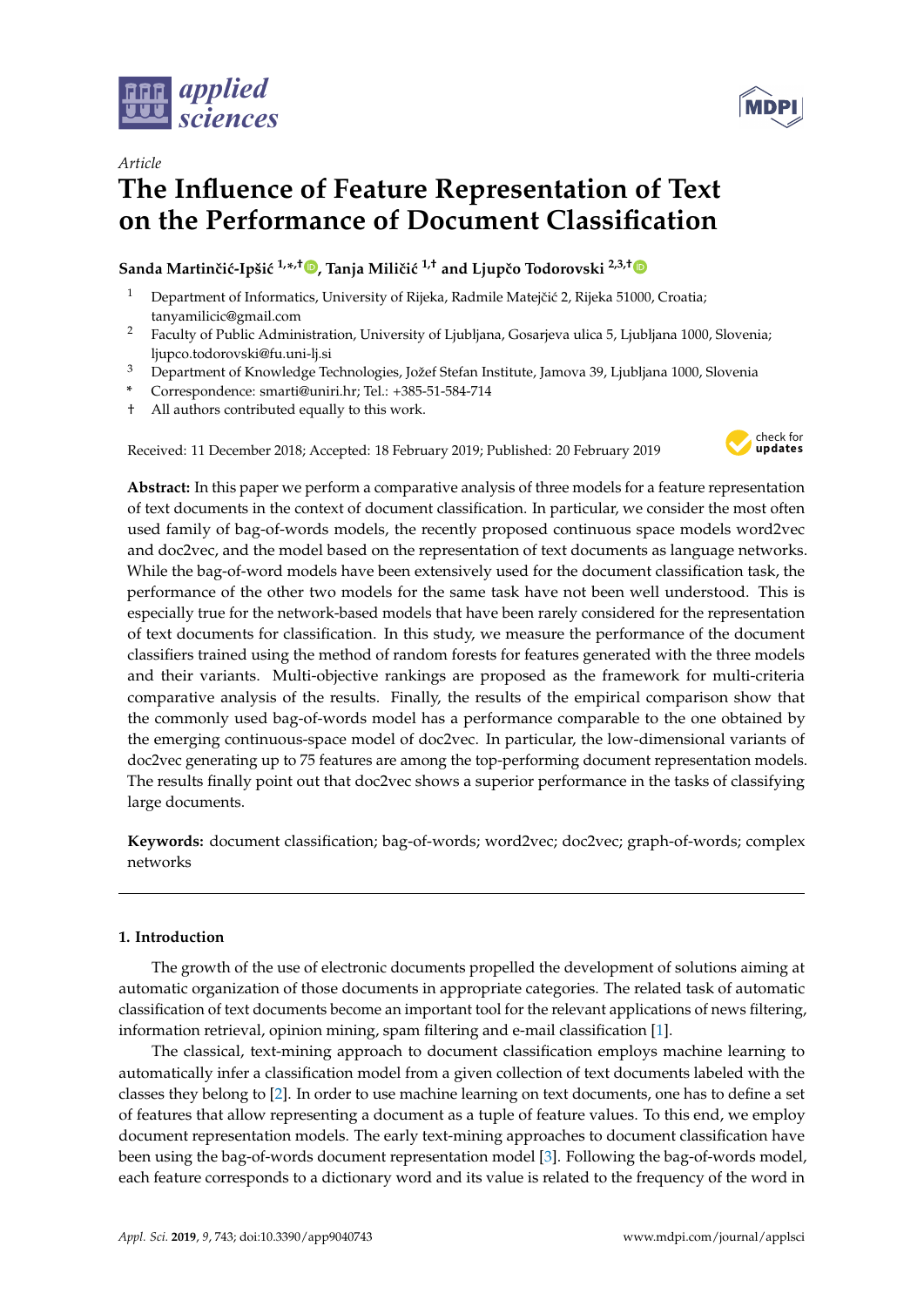the given document. Despite its simplicity, the bag-of-words model has been widely considered as the de-facto standard model for text classification and categorization  $[1,4]$  $[1,4]$ . Since the model leads to a large number of features, it is typically used in combination with feature selection and other dimensionality reduction methods [\[5\]](#page-22-4).

More recent document representation models have been focusing on the semantic relations among words, which have been ignored by the bag-of-words model; the latter considers similar words and synonyms as atomic, independent features. In particular, continuous-space models for document representation, referred to as word2vec (doc2vec), embed the words (documents) in a vector space, where the closeness of vectors correspond to the semantic similarity of words (documents) [\[6,](#page-22-5)[7\]](#page-22-6). To compute the embedding, continuous-space models use shallow, two-layered neural networks. To perform document classification, they are usually combined with deep neural networks into complex deep neural network structures. The deep learning approaches require computationally expensive trial-and-error experiments for finding optimal network structures and learning parameter settings for approaching the document classification and other text mining tasks, they are often combined with (deep) neural networks that serve as classification models [\[8](#page-22-7)[,9\]](#page-22-8). Only in rare cases, continuous space models are considered as an alternative document representation model that is apt for combining with other, computationally less demanding methods for machine learning [\[10\]](#page-22-9).

Another limitation of the bag-of-words model is that it ignores the ordering of the words in a given document. Network-based document representation models build upon on features that represent the structural properties of the document network, which represents a document as a graph with vertices corresponding to words and edges denoting the co-occurrence of words in sentences. Thus, the network's edges correspond to the ordering of the words. While the network-based model and its variants have been applied in the context of document classification [\[11–](#page-22-10)[16\]](#page-23-0), it is rarely considered in the comparison to other document representation models.

In this paper, we address the issue of selecting a proper document representation model for text document classification with machine learning methods. We consider the combination of different document representation models with a computationally efficient and robust method for machine learning, random forest [\[17\]](#page-23-1). The motivation for resolving this central issue is twofold. First, to the best of our knowledge, no other comparative study analyzes the impact of the selection of document representation model on the performance of text document classification. While the performance of different variants of the bag-of-words model is well studied, the systematic comparative study of the performance of the other two document representation models is still missing. Secondly, in contrast with deep learning approaches, we aim at using a simple and robust machine learning method that does not require elaborate structure and parameter settings necessary for learning deep models, is much more computationally efficient and performs well, and is in many cases superior to deep neural networks [\[18\]](#page-23-2).

To resolve this issue, we perform a systematic comparative analysis that involves 16 variants of the three document representation models introduced above, seven text classification tasks stemming from four standard text classification benchmarks [\[19–](#page-23-3)[22\]](#page-23-4) and five commonly used measures of document classification performance: classification accuracy, precision, recall, F1-score and the area under the receiver-operating characteristic curve.

The rest of the paper is organized as follows. In Section [2,](#page-2-0) we introduce the three document representation models and their variants as well as provide an overview of related studies for each of them. In addition, Section [2](#page-2-0) introduces the random forest method for learning classification models, methods for dimensionality reduction, and the measures of the performance of document classification. Section [3](#page-6-0) introduces the setup used to conduct the empirical comparison of the performance of the document representation models for document classification. Section [4](#page-11-0) presents and discusses the experimental results. Finally, Section [5](#page-17-0) summarizes the contributions of the paper and outlines directions for further research.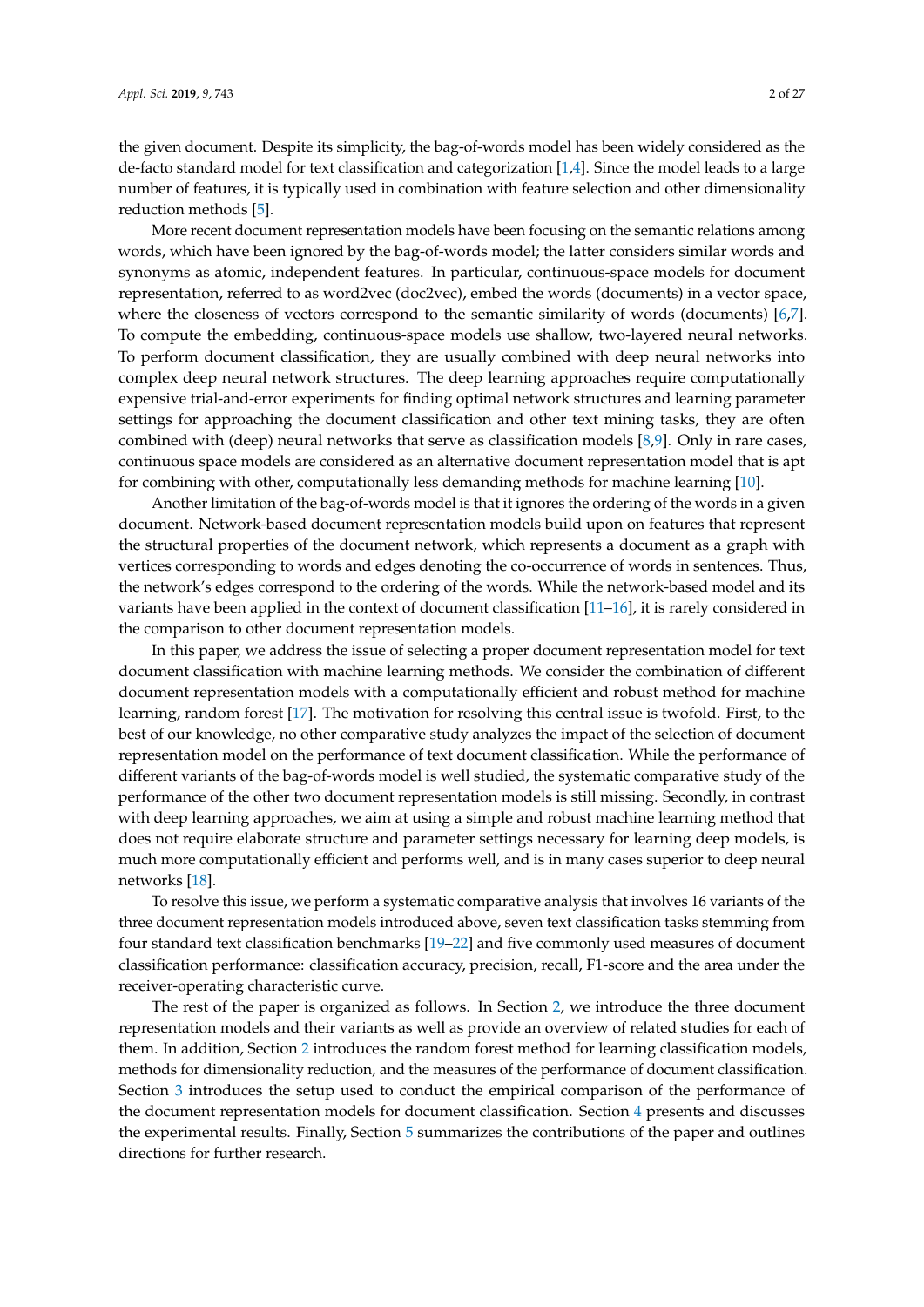# <span id="page-2-0"></span>**2. Background**

The task of a single-label document classification can be formally defined as follows [\[2\]](#page-22-1): let *D* be a set of documents, and *C* a set of class labels. Given a learning set of training pairs  $\langle d_i, c_i \rangle \in D \times C$ , we seek to construct a classification model  $f : D \to C$  such that the set of misclassified documents is minimized as much as possible. In turn, the classification model *f* can be used for predicting the class label of any given document.

In order to employ a machine learning method to the task of document classification, we have to represent documents as fixed-length tuples or vectors of feature values [\[2\]](#page-22-1). To this end, we employ document representation models. Formally, a document representation model is a function  $m : D \rightarrow$ *R n* , where *n* corresponds to the number of features for representing the text documents. Model *m* transforms a given document *d* to a *n*-dimensional vector of real-valued features *m*(*d*). By doing this, the task of document classification can be formulated as a task of supervised machine learning of classification models, where the learning data set consists of training pairs  $\langle m(d_i), c_i \rangle \in R^n \times C$ . The learning method then results in a classification model  $g: R^n \to C$  that can be used for predicting the class label of any given document *d* that is being transformed with the document representation model into  $m(d) \in R^n$ , before being submitted to the classification model *g*. We are going to review three document representation models and the machine learning method for training classification models used in this study in the first two subsections below.

Due to the fact that the standard document representation models with features based on individual words in documents lead to a vast number of features *n*, we employ methods for dimensionality reduction, before learning the classification model *g* [\[2\]](#page-22-1). In this paper, we apply a principal component analysis (PCA) as a dimensionality reduction method [\[23\]](#page-23-5) as explained further in Section [2.3.](#page-5-0) Finally, in the last subsection, we introduce the five measures for the evaluation of the performance of document classification.

#### <span id="page-2-1"></span>*2.1. Document Representation Models*

Document representation models transform a document into numeric-valued features that can be clustered into two categories. The features in the first category correspond to words (often referred to as terms), while the second category includes features that correspond to documents. The bag-of-word model only include features of the first category: the values of its features correspond to the presence/absence or the frequency of a word/term in a given document [\[3\]](#page-22-2). Furthermore, the word2vec model also includes features from the first category that correspond to the embedding of words in semantic space [\[6\]](#page-22-5). In contrast, the doc2vec model is based on features that correspond to vector-space embeddings of whole documents instead of individual words [\[7\]](#page-22-6). Finally, the network-based model includes features from both groups: features quantifying the properties of the individual network nodes belong to the first category, while the features quantifying the properties of the entire network belong to the second category. In the continuation of this section, we are going to provide a detailed introduction of the three document representation models compared in this study.

#### 2.1.1. Bag-of-Words Model

The bag-of-words (BOW) model represents each document as an unordered set (bag) of features that correspond to the terms in a vocabulary for a given document collection. The vocabulary can include words, a sequence of words (token n-grams) or sequences of letters of length *n* (character n-grams) [\[16,](#page-23-0)[24,](#page-23-6)[25\]](#page-23-7). Each vocabulary term is represented with one numerical value in a feature vector of a document. The feature value can be calculated in different ways. The simplest is to observe the occurrence of a term in a document, leading to a Boolean feature value. More commonly used feature values measure the frequency of a term in a given document. Another commonly used measure is "term frequency, inverse document frequency" (TFIDF), where the term frequency (TF) is multiplied by the reciprocal frequency of the term in the entire document collection (idf). In this way, TFIDF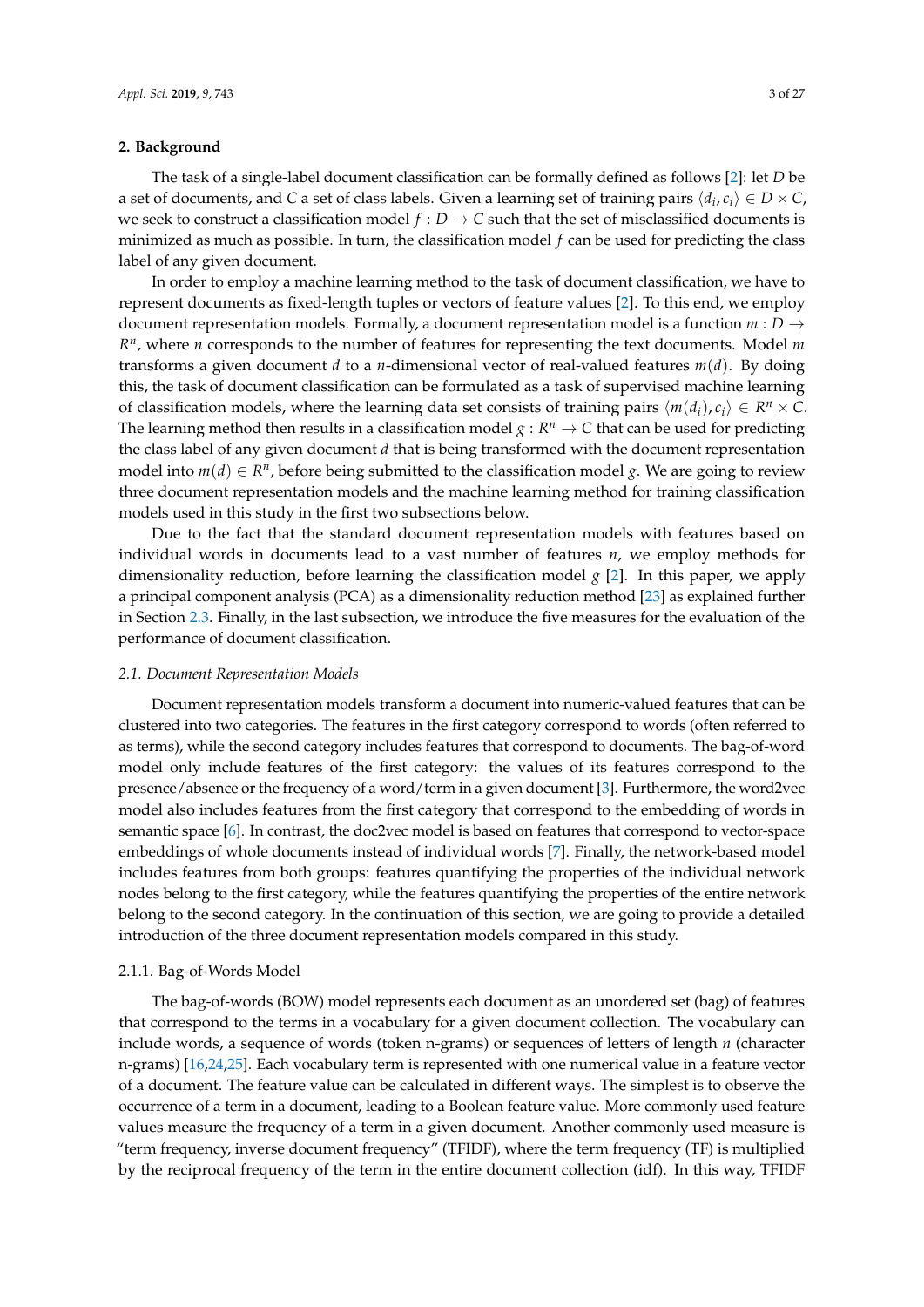reduces the importance of the terms that appear in many documents and increases the importance of rare terms.

Traditionally, the BOW model is used as the state-of-the-art document representation model in many natural language processing applications. Its success emerges from the simplicity of implementation and the fact that it often leads to high accuracy document representation. Still, it is well known that BOW is characterized by many drawbacks such as high dimensionality, sparsity, and the inability to capture semantics or simple dependencies between words, such as word ordering in the document [\[4](#page-22-3)[,5\]](#page-22-4). Therefore new representation models in the forms of distributed word embeddings (word2vec and doc2vec) and graph-of-words (GOW) have been proposed and tested to challenge the open issues in document classification.

#### 2.1.2. Continuous-Space Models

Continuous-space word representations (word2vec) capture syntactic and semantic regularities in language from observing the patterns of words co-occurrence in the same context of neighboring words [\[26\]](#page-23-8). More specifically, word2vec employs neural networks to model the relation between a given word and its context of neighboring words in the given collection of documents. The continuous bag-of-word model (CBOW) predicts the context (neighboring words) for a given word, while the continuous skip-gram model predicts a word given the context. Both lead to a vector-space embedding (representation) of individual words. The neural network prediction model uses a hierarchical softmax function whose structure is a binary Huffman tree and is trained using stochastic gradient descent and back propagation algorithms. To improve the computational efficiency of model training, negative sampling is used to reduce the number of distributed context vectors considered. This type of model is also referred to as a neural language model [\[27\]](#page-23-9). Recently, word2vec has been shown to be successful in many natural language processing tasks ranging from sentiment analysis [\[8](#page-22-7)[,28](#page-23-10)[–30\]](#page-23-11), topic modeling [\[31\]](#page-23-12), through document classification [\[32](#page-23-13)[,33\]](#page-24-0) and name entity recognition [\[34\]](#page-24-1) to machine translation [\[35](#page-24-2)[,36\]](#page-24-3).

High dimensional vectors also proved to be efficient on larger linguistic units, such as pieces of text of variable lengths (sentences, paragraphs or documents) resulting in paragraph2vec and doc2vec models [\[7](#page-22-6)[,37\]](#page-24-4). The doc2vec models are able to predict word occurrence in the context of paragraphs or documents. Hence, doc2vec has been shown to be efficient in sentiment analysis [\[7,](#page-22-6)[38,](#page-24-5)[39\]](#page-24-6), information retrieval [\[7\]](#page-22-6), document classification [\[9](#page-22-8)[,10\]](#page-22-9), summarization [\[40\]](#page-24-7) and question answering [\[41\]](#page-24-8). In our study, we use the variants of the word2vec and doc2vec models that correspond to different sizes of the feature vectors extracted from the continuous space transformation.

Recent studies of the continuous space models for document classification have been primarily focused on the exploration of one isolated aspect of the system, usually comparing different classifiers and contrasting different representation models of documents against bag-of-words as a baseline model and word2vec (doc2vec as well, although rarely) as the suggested improvement. For example, Djuric et al. [\[38\]](#page-24-5) compare the TF and TFIDF variants of the bag-of-words model with a doc2vec model in the task of hate-speech detection. They show that doc2vec model outperforms both bag-of-words variants in terms of the area under the receiver-operating characteristic curve obtained with a classifier based on linear regression. Similarly, Sanguansat [\[39\]](#page-24-6) shows that the doc2vec model outperforms TF and TFIDF variants of the bag-of-words model in the sentiment analysis tasks in Thai and English languages, regardless of the used classifier (logistic regression, naïve Bayes or support vector machines). Jiang et al. [\[42\]](#page-24-9) show the combination of the bag-of-words and the continuous space models lead to a marginal performance improvement over the alternatives in the sentiment analysis task. Kim et al. [\[10\]](#page-22-9) show that multi-co-training of TFIDF, latent Dirichlet allocation and doc2vec achieves more robust results in document classification tasks especially with very low dimensions of features' vectors. Ren and Deng [\[43\]](#page-24-10) propose the fusing of different streams of features in a multi-stream neural model, while Zheng et al. [\[44\]](#page-24-11) introduce the self-interaction attention mechanism for aggregating the integration strategies into a hierarchical structure for the document classification.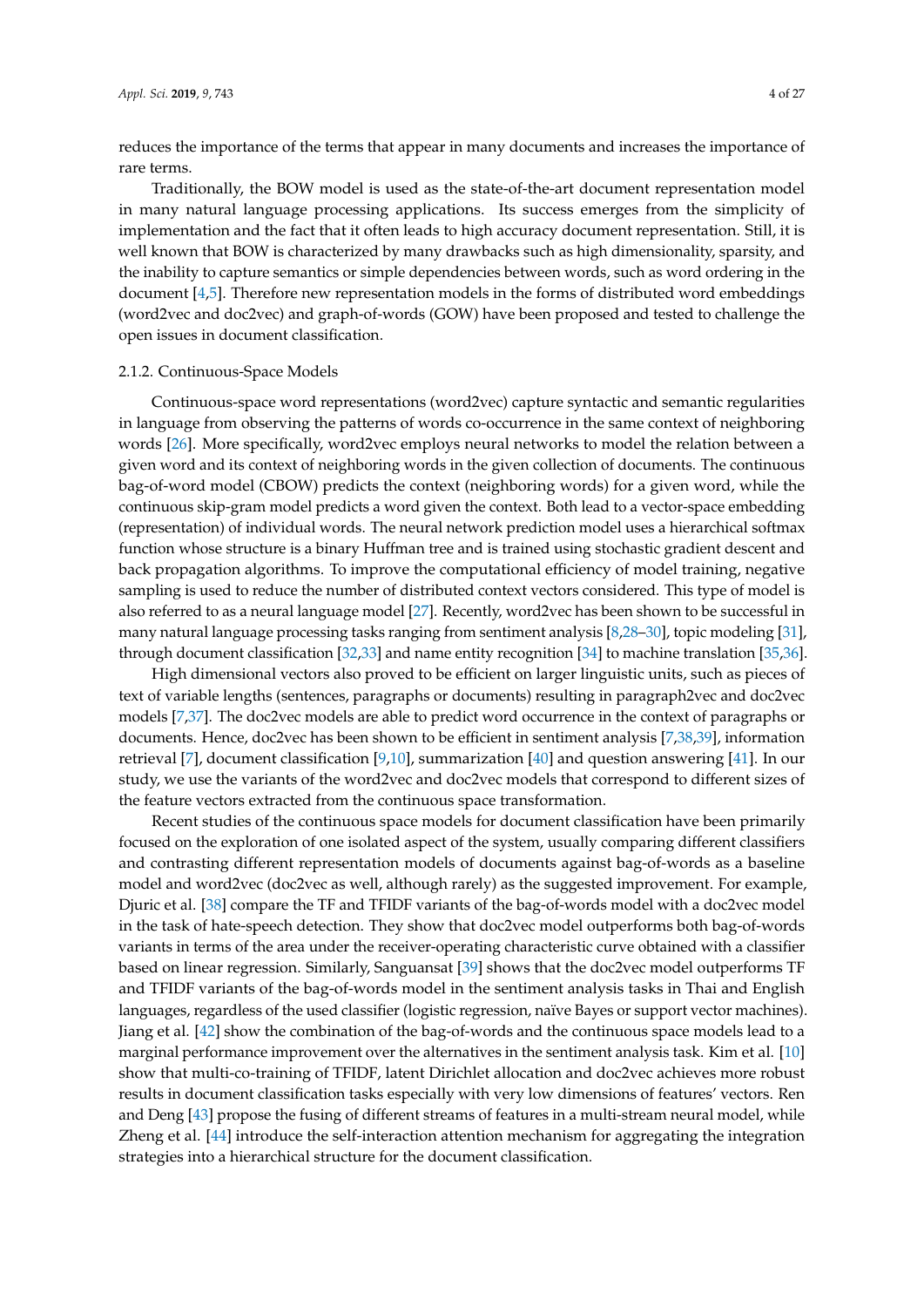# 2.1.3. Network-Based Models

The recent decade has witnessed the rise of interest in the modeling and analyzing of human language with complex networks [\[45](#page-24-12)[,46\]](#page-24-13). Following this paradigm, linguistic units (words, sentences or documents) can be represented as vertices, while their relations (co-occurrence, syntax dependencies, semantic relations) as edges in a graph [\[46\]](#page-24-13) forming a complex language network. Often, the terms of graphs and networks are interchanged depending on the field (mathematics, computer science or physics); the authors also interchangeably refer to nodes or vertices and to links or edges. A language (linguistic) network is formalized by a pair of sets (*V*, *E*) where *V* is the set of nodes representing the linguistic units and *E* the set of links representing the interactions between them. The network formalization captures the structural (topological) properties of a text, which is quantified through the computation of various network properties at a different scale. On the micro scale of individual nodes we observe the role of individual nodes in the network topology, on the mezzo scale of subnetworks we examine the structure of communities of network nodes, and on the macro scale, the properties summarize the structural characteristics of the entire network. For the network-based models, we employ a variety of network properties to all three levels simultaneously. We also aggregate the properties on the micro (node or word) level into document-level (macro) features using three different aggregation methods of average, histogram and quantiles.

When the linguistic units in the language network correspond to words, we refer to them as a graph-of-words (GOW) model for document representation. There are several advantages of using GOW, grounded in the graph and complex networks theory. Firstly, the model is known to be robust to input noise. Additionally, GOW significantly reduces the dimensionality of the representation space, when properties on the mezzo and macro levels are being considered. Note however, that this comes at the cost of the high computation complexity of the procedures for calculating the properties. The GOW model, in its diverse variants has been applied to many natural language processing tasks, including text summarization [\[47\]](#page-24-14), keyword extraction [\[48](#page-24-15)[,49\]](#page-24-16), text genre detection [\[50,](#page-24-17)[51\]](#page-25-0) and document classification [\[11–](#page-22-10)[16\]](#page-23-0).

Note that the GOW model does not come with a standardized language network representation or a set of features (network properties). The diversity of the network based models is related to the variety of networks, ranging from directed and undirected through to unweighted and weighted and bipartite graphs. Moreover, it seems that there is no unique strategy in utilizing micro, mezzo and macro level structural properties, which contribute even more to the diversification of the reported models. Similarly, Malliaros and Skianis [\[15\]](#page-23-14) substitute TF with micro measures of node centrality (degree, in- and out-degree, closeness) is obtained from the language network. Jiang et al. [\[52\]](#page-25-1) model documents as graphs and use weighted frequencies to extract frequent subgraphs on the mezzo level, the counts of which are used as features. Rousseau et al. [\[14\]](#page-23-15) also exploit frequent subgraphs extracted from the networks as features. In addition, they examine the main-core of the language network as a technique for the reduction of the dimensionality of feature vectors.

Hassan et al. [\[11\]](#page-22-10) use an algorithm for a random walk through the language network to measure term properties that replace the TF metric of the bag-of-words model, which leads to a significant improvement of the performance in document classification tasks regardless of the classifier. They perform an analysis on the two benchmarks also used in our study. Blanco and Lioma [\[12\]](#page-22-11) propose a representation of documents with page ranks of nodes in a network constructed from text. Additionally, they employ macro and mezzo level measures of average page length and clustering coefficients. Besides co-occurrences they also incorporate grammatical relations (part-of-speech tags) as directed or undirected network links.

Rossi et al. [\[13\]](#page-23-16) and in [\[53\]](#page-25-2) represent documents and classes as bipartite networks, and induce the weights on the links using the least mean square method. Induced weights are used as class models for the classification of unseen documents. Similarly, Papadakis et al. [\[16\]](#page-23-0) employ per-class networks constructed from character or word n-grams in a document. Classification is based on the network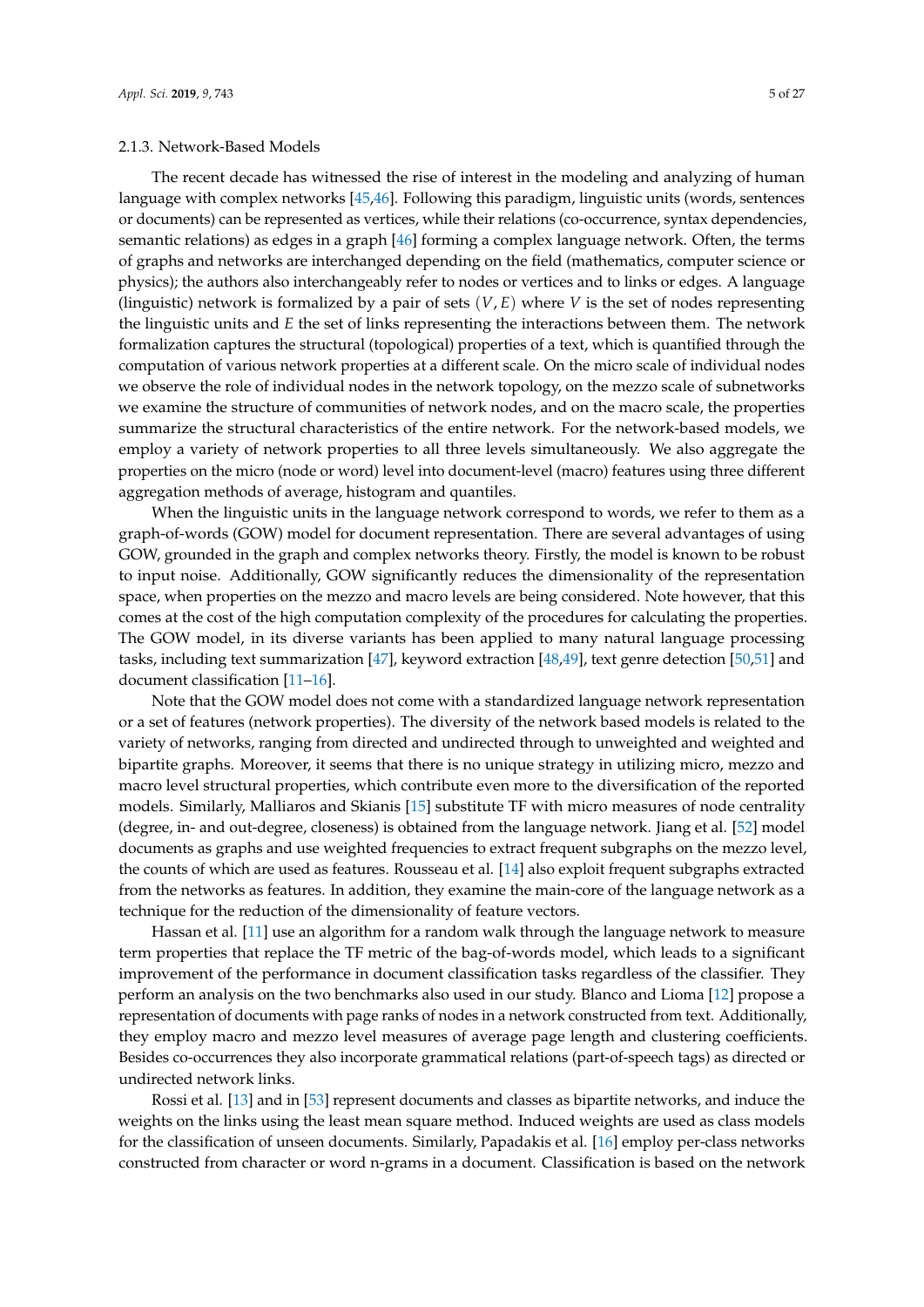similarity measures quantified as a Jaccard overlap of links or weighted overlap between the network of the new document and class baseline network.

#### <span id="page-5-1"></span>*2.2. Random Forest*

Random forest is a machine learning method for the automatic inference of classification (or regression) models from training data [\[17\]](#page-23-1). The second part of its name is related to the fact that the inferred model is an ensemble of decision trees. The randomization (first part of the method's name) comes from two sources. First, each decision tree in the ensemble is trained on a random selection of training data; in particular, random samples with replacement are taken from the training data set. Second, at each step the tree induction algorithm selects the best possible split of the current data set. The split is selected from a random sample of *m* features, following an idea that was borrowed from another method for learning ensembles, random subspaces [\[54\]](#page-25-3).

Learning an ensemble of models is a standard machine learning technique for reducing the variance of learning methods, which often leads to the reduction of the predictive error and overfitting of the model to training data. Random forest represents one of the most powerful and robust ensemble methods in machine learning; it is reported to perform well in a variety of contexts, domains, learning tasks and data sets [\[10,](#page-22-9)[55](#page-25-4)[–57\]](#page-25-5).

Another advantage of random forest and the reason why we opted for it in our work is its robustness to the learning method's parameter settings. The performance of random forests is sensitive to the value of a single parameter *m*, i.e., the size of the random sample of features considered at each step of the tree induction algorithm (see above). This is in contrast with other contemporary machine learning methods, especially deep neural networks, the performance of which is very sensitive to the selection of neural network structure (number of the layers and neurons in each layer), activation functions, and settings of the parameters of the learning method [\[58\]](#page-25-6). The proper setting of these parameters requires computationally expensive trial-and-error experiments with learning different models, each being learned following a computationally expensive learning algorithm. On the other hand, in comparison with deep neural networks, learning random forest is computationally much more efficient [\[18\]](#page-23-2).

#### <span id="page-5-0"></span>*2.3. Dimensionality Reduction*

The major characteristic of the document representation models that include features corresponding to words/terms is the high dimensionality of the feature space: the size of the vocabulary can be tens or hundreds of thousands of terms for an average-sized document collection. In such situations, to reduce the vocabulary size, the documents are first preprocessed by removing non-informative terms (stop words). Also, document frequency thresholding [\[5\]](#page-22-4) and dimensionality reduction methods are used to further reduce the number of features obtained with the document representation models relying on features stemming from words.

Document frequency thresholding [\[5\]](#page-22-4) observes the number of documents in which a term occurs, i.e., the document frequency of a term. In turn, it removes terms with document frequency below some predetermined threshold. The method is based on the assumption that rare terms are not informative for document classification and are often an artefact of noise (misspelling) in the text data.

Dimensionality reduction is also used to cope with the vast number of features produced by document representation models [\[2\]](#page-22-1). Howland et al. [\[23\]](#page-23-5) propose the use of principal component analysis (PCA) and the variants thereof for document classification. PCA methods transform the set of numerical features in the original training data space into a set of orthogonal, linearly uncorrelated features, referred to as principal components. The latter are computed in such a manner that the first principal component explains as much variance in the training data set as possible, the second explains as much of the remaining variance as possible, etc. When using PCA as a dimensionality reduction method, one will opt for the first *p* principal components of the training data, reducing the original dimensionality of the feature space to *p*. There are different heuristics for selecting the value of *p*.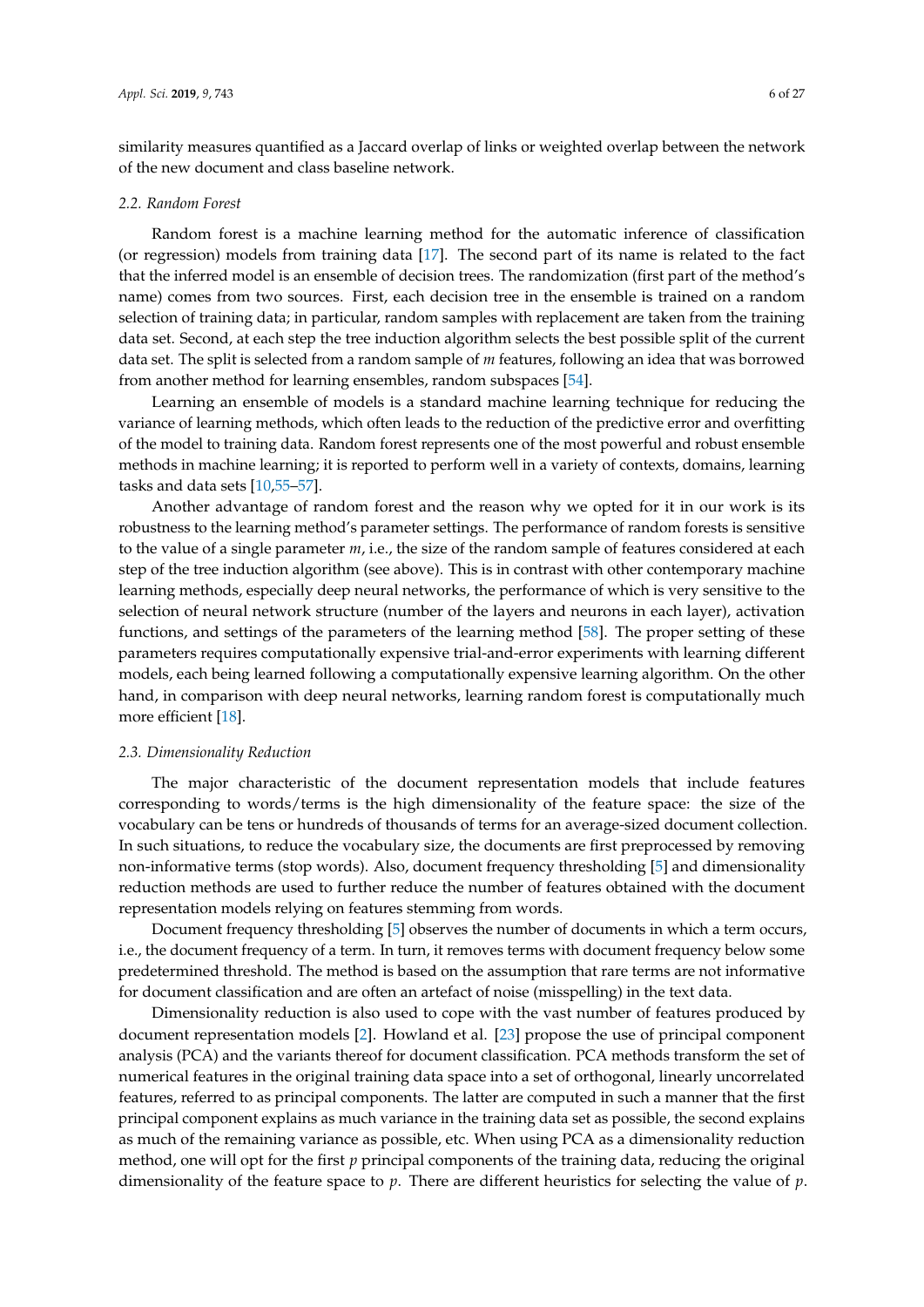We have used a commonly used heuristic that selects the value of *p* in such a way that the first *p* principal components explain 80% of the variance of the training data set [\[59\]](#page-25-7).

#### *2.4. Performance of Document Classification*

The commonly used measure of classification performance is a classification accuracy, i.e., the ratio of data correctly classified by a given model. Note however, that in document classification, we often encounter tasks where the distribution of class labels is highly imbalanced. In such cases, accuracy does not provide sufficient insight into classification performance and therefore, alternative measures of classification performance are being employed [\[60\]](#page-25-8). In our comparative study, we employ four performance measures, introduced below.

The alternative measures observe the number of correctly classified and misclassified examples for each class label *c*. There are two types of correctly classified examples: true positives (TP), i.e., correctly classified examples from class *c*, and true negatives (TN), i.e., correctly classified examples that are labeled with a class label other than *c*. Similarly, we observe two types of misclassified examples: false positives (FP), i.e., examples labeled with a class label other than *c* and misclassified into class *c*, and false negatives (FN), i.e., examples from class *c* and misclassified into a class other than *c*. Given these four numbers, we can calculate precision, recall and F1-score for a given class label *c* as [\[60\]](#page-25-8):

$$
recall_c = \frac{TP_c}{(TP_c + FN_c)}
$$
\n<sup>(1)</sup>

$$
precision_c = \frac{TP_c}{(TP_c + FP_c)}
$$
\n(2)

$$
F1-score_c = 2 \frac{precision_c \times recall_c}{(precision_c + recall_c)}
$$
(3)

Furthermore, the area under the receiver-operating curve (AUROC) [\[61\]](#page-25-9) is another commonly used measure of the performance of document classification models. The receiver-operating curve explores the trade-off between the true-positive rate, i.e.,  $TP_c/(TP_c + FN_c)$ , and false-positive rate, i.e.,  $FP_c/(TN_c + FP_c)$ , when changing the value of the decision boundary. The latter is the probability threshold that decides what what the minimal value of the estimated probability is for an example to belong to class *c* for which the classifier decides to predict class *c*. In turn, the area under the curve measures the potential of a given classification model to discriminate class *c* from the other classes.

Finally, in cases where the classification task involves more than two class labels, we aggregate the per-class measures into a single performance measure using the macro-average scheme [\[62\]](#page-25-10):

$$
macro-average = \frac{1}{|C|} \sum_{c \in C} measure_c
$$
\n(4)

where *C* is the set of class labels in the data set of interest, while *measure* is any of *precison*, *recall*, *F1*-*score* or AUROC.

# <span id="page-6-0"></span>**3. Materials and Methods**

In this section, we present details of the setup for the empirical comparison of the different document representation models for document classification. First, we describe the data sets used in the experiments and the data preprocessing steps. Furthermore, we elaborate upon the used implementations and peculiar values of parameters of the document representation and classification models. Finally, we introduce the methods employed for comparative analysis.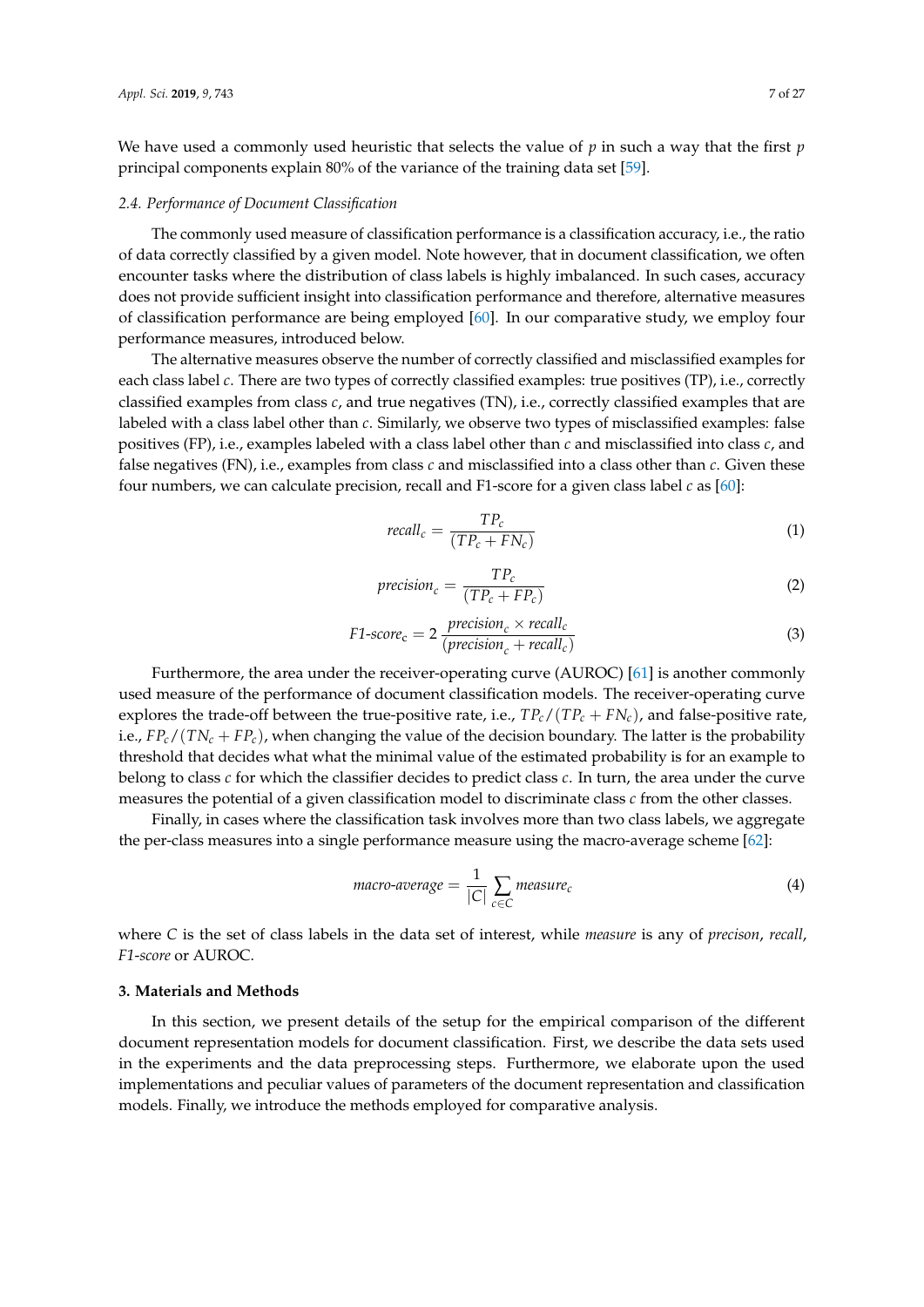Table [1](#page-7-0) provides an overview of the properties of the four document corpora used in the experiments. They represent a standard set of benchmarks for various natural language processing and text mining tasks and have been used in numerous studies [\[10](#page-22-9)[,11](#page-22-10)[,14](#page-23-15)[–16,](#page-23-0)[32,](#page-23-13)[43,](#page-24-10)[53,](#page-25-2)[63\]](#page-25-11).

<span id="page-7-0"></span>**Table 1.** Properties of the four document classification benchmarks measured on preprocessed documents, that is after the tokenization, removal of stop words and stemming. Document length (minimum, maximum, and average) is measured in number of word stems.

| <b>Property/Data Set</b>                                                                                      | <b>Brown</b>                 | Reuters <sub>8</sub>      | WebKB                    | 20News                         |
|---------------------------------------------------------------------------------------------------------------|------------------------------|---------------------------|--------------------------|--------------------------------|
| # of documents                                                                                                | 500                          | 9460                      | 8274                     | 18,468                         |
| # of different word stems                                                                                     | 32,174                       | 37,074                    | 103,847                  | 173,296                        |
| # of words (document length)<br>minimum document length<br>maximum document length<br>average document length | 541,073<br>188<br>957<br>593 | 851,635<br>6<br>484<br>58 | 1,894,406<br>9294<br>119 | 3,114,002<br>10<br>8407<br>111 |
| # of class labels                                                                                             | 2, 4, 10, 15                 | 8                         | 7                        | 20                             |
| labels type                                                                                                   | Genre/Topic                  | Topic                     | Topic                    | Topic                          |
| labels hierarchy                                                                                              | Yes                          | Nο                        | No                       | No                             |

The Brown corpus consists of 500 documents of over 2000 tokens each, which are written in a wide range of styles and a variety of prose [\[19\]](#page-23-3). There are 15 document classes structured in a taxonomy consisting of four levels with two, four, 10, and 15 class labels, respectively. Therefore, in the experiments, we considered four different document classification tasks related to the Brown corpus, referred to as Brown *n*, where *n* represents the number of class labels (two, four, 10 or 15). We used the version of the Brown corpus included in the Python natural language toolkit [\[64\]](#page-25-12).

Reuters8 is a subset of the Reuters-21578 collection of news articles that includes the articles from the eight most frequent classes (acq, crude, earn, grain, interest, money-fx, ship, trade) [\[22\]](#page-23-4).

WebKB is a corpus of Web pages collected from computer science departments of four universities in January 1997. The class labels are faculty, staff, department, course, project, student and other. The Web pages are included in the corpus as HTML documents, so we have employed the Python library Beautiful Soup to extract the text from the HTML pages.

Twenty Newsgroups or 20News corpus [\[20\]](#page-23-17) is a set of almost 19 thousand newsgroup posts on twenty topics. In the experiments, we consider each topic to represent a document class label. The corpus was taken from the Python scikit-learn library for machine learning [\[65\]](#page-25-13).

Before performing natural language processing, as well as document classification, we had to pre-process the documents. The preprocessing typically includes document tokenization, the removal of stop words and normalization. During tokenization, the document is broken down into lexical tokens. Here, we opted for words.

The second phase included removing stop words, i.e., the process of removing frequently used words that were the most common, short function words without strong semantic properties that were needed for the syntax of language (as, e.g., pronouns, prepositions, conjunctions, abbreviations and interjections). The list of English stop words was taken from the Python Natural Language Toolkit (NLTK).

In the last pre-processing phase, we performed the reduction of different inflectional word forms into a single base word form. More specifically, stemming is a simple heuristic process of shortening the different word forms to a common root referred to as a stem. To this end, we employed the implementation of Porter stemming heuristics [\[66\]](#page-25-14) from NLTK.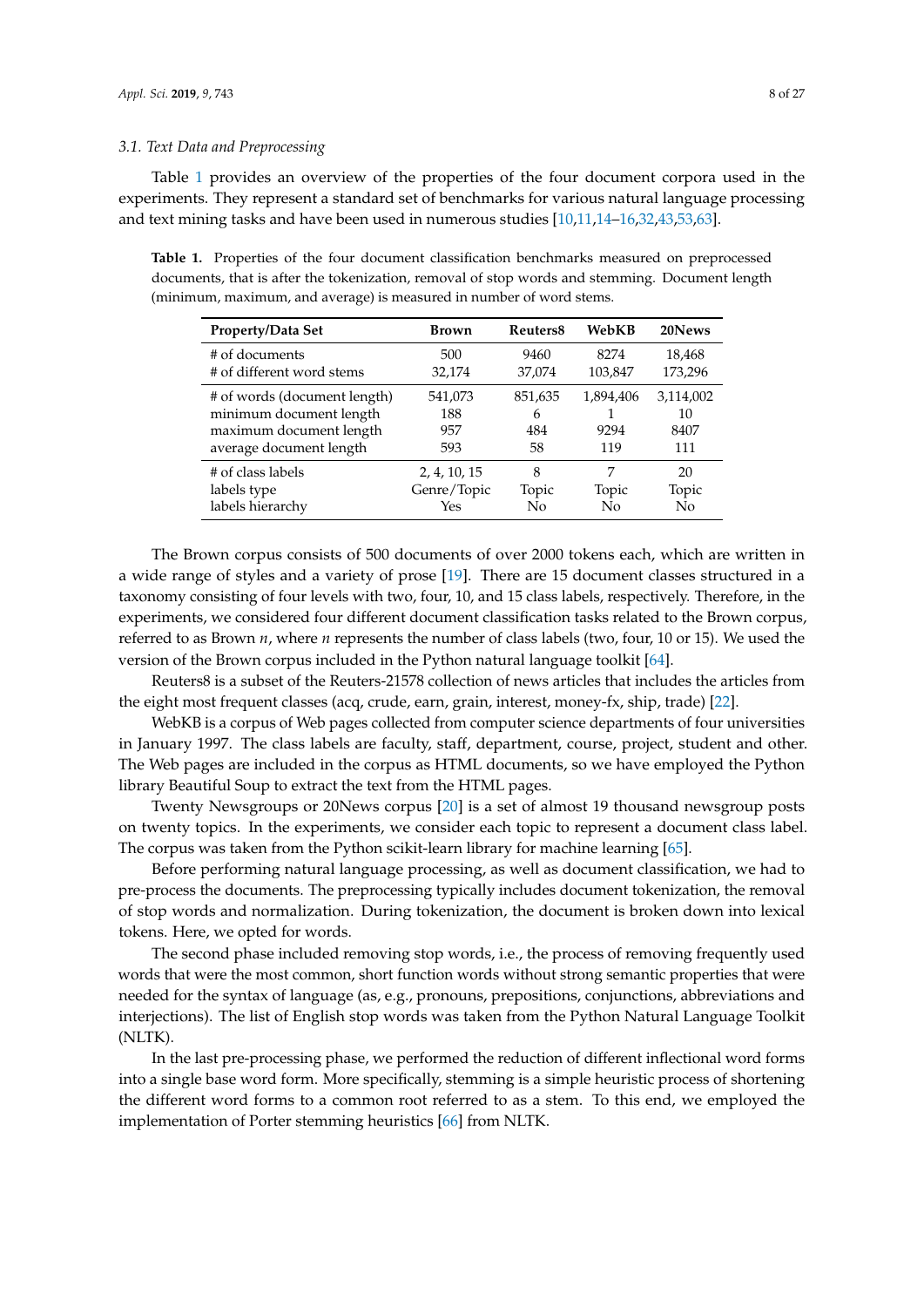# *3.2. Document Representation Models and Dimensionality Reduction*

In the experiments, we considered 16 variants of the three document representation models introduced in Section [2.1,](#page-2-1) clustered in the following four groups:

- two variants of the BOW model, one considering features based on term frequency (bow-TF) and the other on term frequency, inverse document frequency (bow-TFIDF);
- four variants of the word2vec model with embedding dimensionality of 25, 50, 75 and 100 (word2vec-*n*, where *n* denotes the embedding dimensionality);
- seven variants of the doc2vec model with embedding dimensionality of 25, 50, 75, 100, 200, 500 and 1000 (doc2vec-*n*); and
- three variants of the GOW model, each considering a different method for aggregating the values of the micro-level network properties.

Table [2](#page-8-0) shows the number of features for the 16 variants of the document representation models. The models word2vec, doc2vec and GOW retained the same number of features across the four benchmarks. For both variants of the BOW model, the number of features after the dimensionality reduction using PCA (see Section [2.3\)](#page-5-0) varied across the benchmarks, e.g., the dimensionality of the 20News feature space was about ten times higher than the one in Brown. The variants of the GOW model were always constructed from the same set of network measures. The dimensionality of the feature space in the word2vec and doc2vec models equaled the dimensionality of the embedding vector space.

| <b>Features/Data Set</b> | Brown      | Reuters8   | WebKB      | 20News     |
|--------------------------|------------|------------|------------|------------|
| bow-TF+PCA               | 267        | 487        | 996        | 1960       |
| bow-TFIDF+PCA            | 310        | 1184       | 2074       | 3565       |
| $word2vec-25-100$        | $25 - 100$ | $25 - 100$ | $25 - 100$ | $25 - 100$ |
| doc2vec-25–1000          | 25-1000    | 25-1000    | 25-1000    | 25-1000    |
| gow-avg                  | 19         | 19         | 19         | 19         |
| gow-qrt                  | 68         | 68         | 68         | 68         |
| gow-hist                 | 128        | 128        | 128        | 128        |

<span id="page-8-0"></span>**Table 2.** Feature-space dimensionality for the 16 variants of the three document representation models and the four benchmark data sets.

#### 3.2.1. Bag-of-Words Model

Bag-of-words features were calculated with the scikit-learn library in Python [\[65\]](#page-25-13) using the TFIDFVectorizer function. For a bag-of-words representation of a given document *d*, we used two weighting schemas; TF and TFIDF [\[24\]](#page-23-6):

- TF: the value *TFt*,*<sup>d</sup>* of the feature for the term *t* in document *d* equals the number of occurrences of *t* in *d*;
- TFIDF: the value of the feature for the term *t* in document *d* equals  $TFIDF_{t,d} = TF_{t,d} \times idf_t$ . The term  $\int df_t$  is an inverse document frequency defined as  $\int df_t = \log(1+n)/(1+df_t) + 1$ , where *df t* is the number of documents in the data set that contain *t*, and *n* denotes the number of all documents.

When constructing the features, we employed document frequency thresholding (see Section [2.3\)](#page-5-0) to remove terms with a document frequency less than five [\[67\]](#page-25-15). We also applied the principal component analysis (PCA, see Section [2.3\)](#page-5-0) on the obtained feature vectors as implemented in the scikit-learn library. Recall that the final dimensionality of features' vectors was reported in TF+PCA and TFIDF+PCA rows in Table [2.](#page-8-0)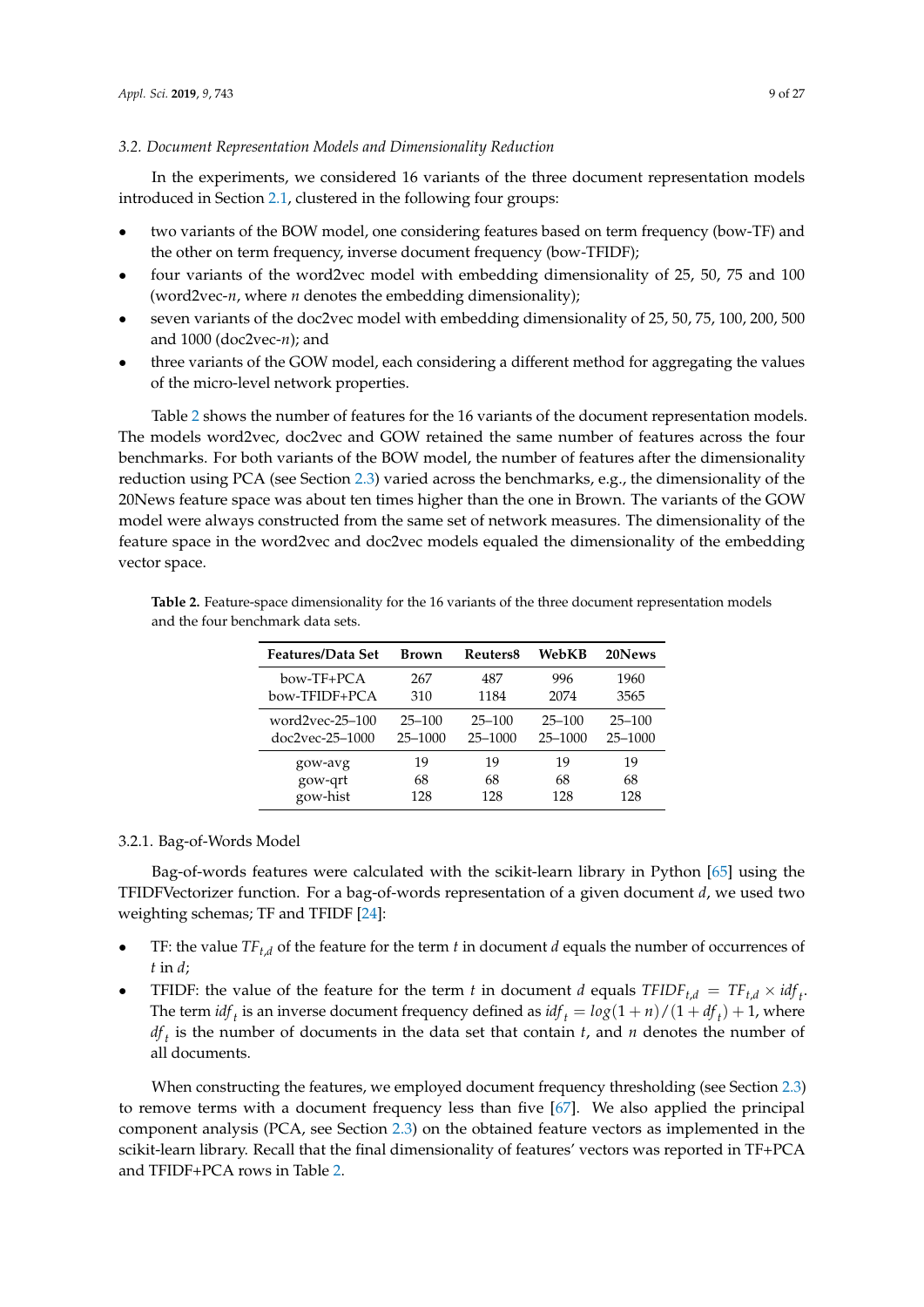# 3.2.2. Continuous-Space Models

For the continuous space document representation models we utilized the word2vec and doc2vec methods as implemented in the gensim library [\[68\]](#page-25-16). The implementation of word2vec at input took a list of documents, each of them represented as a list of words, to train a neural network model, which can be used to calculate a vector representation for each word. We used the following parameter settings. The parameter min\_count set a lower bound of a word frequency; since we preprocessed the data set, we set this threshold to 1. The parameter size denotes the dimensionality of the feature vectors, to this end, we selected four values of 25, 50, 75 and 100 (hence, four variants of the model). To obtain the representation of the whole document, we calculated the average of feature vectors for the words occurring in the document [\[42\]](#page-24-9). For the other parameters, we retained the default settings.

The implementation of doc2vec at input took a list of documents, their unique identifiers, and a list of words in each document. The trained neural network can be used to calculate a vector representation for a given document. Since the doc2vec implementation extended the word2vec class, we applied the same settings of the shared parameters. Following the recommendation of the gensim library manual [\[68\]](#page-25-16), we set the number of iterations over the training documents to 20, where in each iteration a random sequence of training documents was fed into the neural network. Again, we varied the dimensionality of the resulting embedding vectors in the interval between 25 to 1000, leading to seven variants of the doc2vec model.

#### 3.2.3. Network-Based Models

Lastly, we constructed language networks with nodes representing words and links connecting adjacent words within the same sentence. The links were directed and weighted, where the weight of a link between two nodes represents the overall co-occurrence frequency of the corresponding words, while the directions represent the ordering of linguistic units in a co-occurrence pair [\[46\]](#page-24-13). Although language networks are very often constructed from raw (not preprocessed text), here network construction methods were applied after tokenization, the removal of stop words and stemming, in order to assure consistency with the setup for the construction of previous data representation models. Network construction and analysis was implemented using the Python NetworkX software package developed for the creation, manipulation, and study of the structure, dynamics, and functions of complex networks [\[69\]](#page-25-17).

The following macro-level properties of the language network were selected as features: the number of links, the number of nodes, the average degree, the average shortest path and the global and local efficiency. Next, we calculated local measures on the micro level of individual nodes: in-degree and out-degree, in-strength and out-strength, in-selectivity and out-selectivity, inverse participation ratio, betweenness, closeness, and page rank. Finally, two mezzo-level properties of transitivity and clustering coefficient were also used as features. The definitions and explanations of all the used network properties are in Appendix [A.](#page-19-0)

Since the micro- and mezzo-level properties are measured for individual nodes, we used three different aggregation methods to construct features' vectors for the whole document. First, we took the average value of the property measured at individual nodes. Second, we took the minimal, maximal value, and the three quartiles of the distribution of the values of the network property. Third, we put the values in a histogram with ten equidistant intervals, and we measured the frequency of values in each interval. The three aggregation methods lead to three variants of the network-based document representation model: gow-avg, gow-qrt and gow-hist.

#### *3.3. Learning and Evaluating Classification Models*

To obtain an unbiased, out-of-sample estimate of the classification performance, we applied a single split of the training data set into the train and test data using createDataPartition from the caret package in R [\[70\]](#page-25-18). Two of the experimental data sets (20News, Reuters8) already clustered their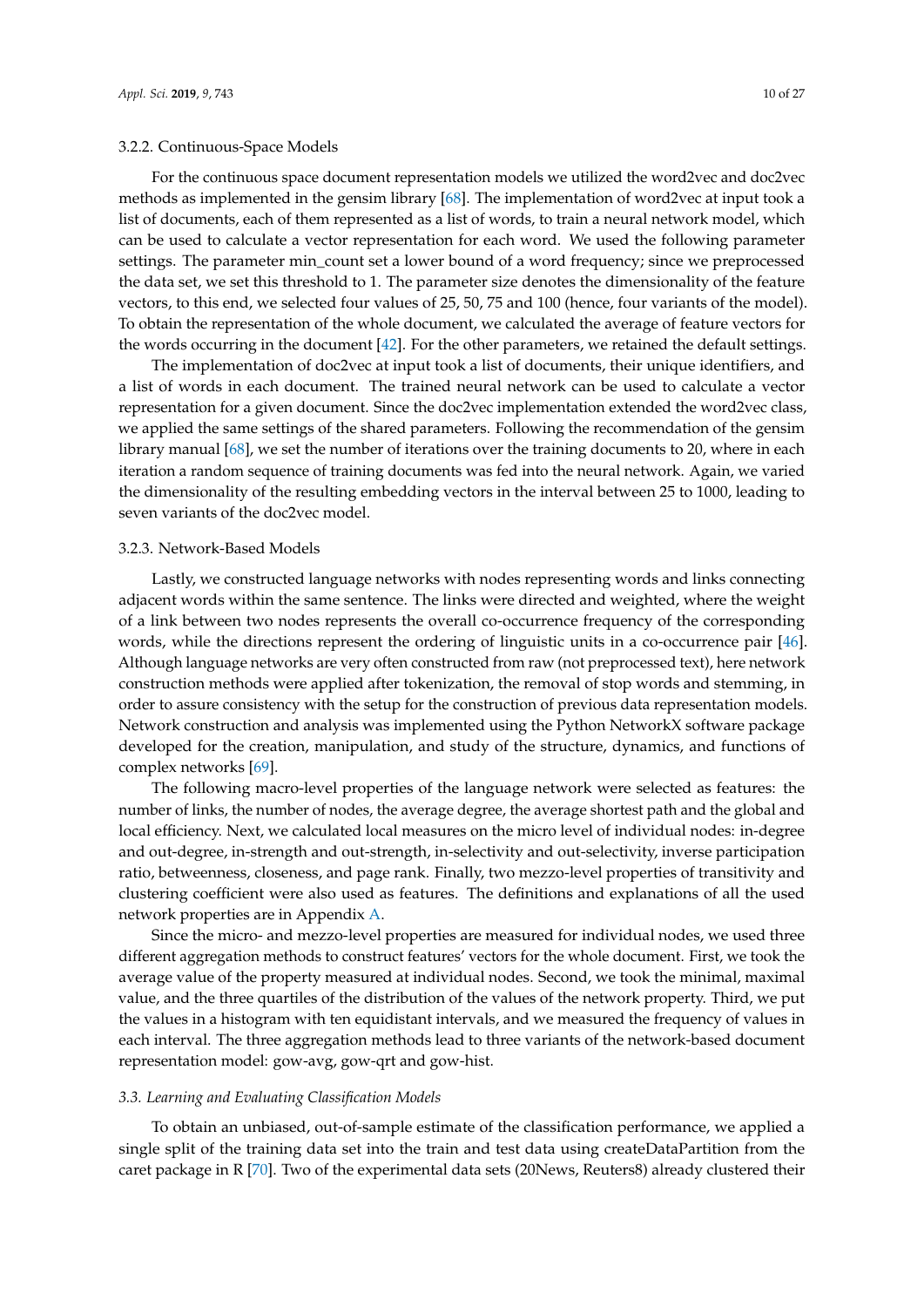documents into training and test sets, while for the other two, we took a random, stratified, 80% samples of the documents without repetition as a training set and the remaining 20% of documents as a test set as presented in Table [3.](#page-10-0) Note that the samples were stratified with respect to the distribution of the class labels.

<span id="page-10-0"></span>**Table 3.** The number of train and test documents for each benchmark; note that, 20News and Reuters8 are already split into two sets of training and test documents, for the other two, we used stratified random sampling to split the corpora into training and test data sets.

|                      | Number of<br><b>Train Documents</b> | Number of<br><b>Test Documents</b> | Total  |
|----------------------|-------------------------------------|------------------------------------|--------|
| Brown                | 401 (80%)                           | $99(20\%)$                         | 500    |
| Reuters <sub>8</sub> | 6800 (72%)                          | 2660 (28%)                         | 9460   |
| WebKB                | 6623 (80%)                          | 1651 (20%)                         | 8274   |
| 20News               | $11,314(60\%)$                      | 7532 (40%)                         | 18,846 |

Recall from Section [2.2](#page-5-1) that one of the reasons for selecting the random forest classifier is its robustness to the different parameter settings, where only the size of the random sample of features considered for selecting an optimal split in each iteration of the tree building procedure has a considerable impact on the classification performance [\[71\]](#page-25-19). The value of the mtry parameter was tuned on the training set only using the tuneRF function from the R package RandomForest [\[72\]](#page-25-20) also providing the implementation of the random forest classifier, which is used in the experiments.

#### *3.4. Ranking Classification Models*

The comparative analysis and ranking of different model variants with regard to a single performance measure, such as accuracy and macro-averaged AUROC, precision, recall and F1-score is trivial: the larger the performance metrics, the better the classification model is.

We assess the statistical significance of the differences between the performance of variants using the framework for comparison of classification methods over multiple data sets proposed by Demšar [\[73\]](#page-25-21). Following that framework, the comparison of methods is performed in two steps. In the first step, the Friedman test, a non-parametric alternative to the repeated measure ANOVA (analysis of variance), was used to validate the null hypothesis that the methods perform equally well. When the null hypothesis was rejected, the Nemenyi post-hoc test was used to calculate the critical distance (CD). The average ranks of two methods (averaged over the data sets) significantly differed if their difference was at least CD. The results of the comparison are visualized using an average-rank diagram (see Figure 2). The horizontal axis of the diagram corresponds to the rank score, and the top-ranked method is on the rightmost position on the axis. The groups of methods with average ranks that were not significantly different are connected with thick lines below the axis; the line above the axis depicts the critical distance. For calculating the critical distance, we used the significance level of 0.05.

On the other hand, when we ranked models with regard to a per-class performance measure (recall, precision, F1-score or AUROC), we had to compare their performance along multiple dimensions corresponding to class labels. To obtain a joint ranking with respect to the performance measured on all class labels, we employed the non-dominated sorting algorithm used in multi-objective decision theory [\[74\]](#page-25-22). We first embedded the model variants into a |*C*|-dimensional space (recall that |*C*| denotes the number of class labels), where each dimension corresponds to a ranking of the variants with respect to one of the class labels. Each variant can then be depicted as a single point in that space, where each coordinate value was the rank of the method according to its performance on the particular class label. Figure [1](#page-11-1) depicts the projection of the four-dimensional space for the Brown4 data set and AUROC in two dimensions, obtained by using multidimensional scaling [\[75\]](#page-25-23). The red, green, and blue labels in the graph correspond to the 16 variants of the document representation models.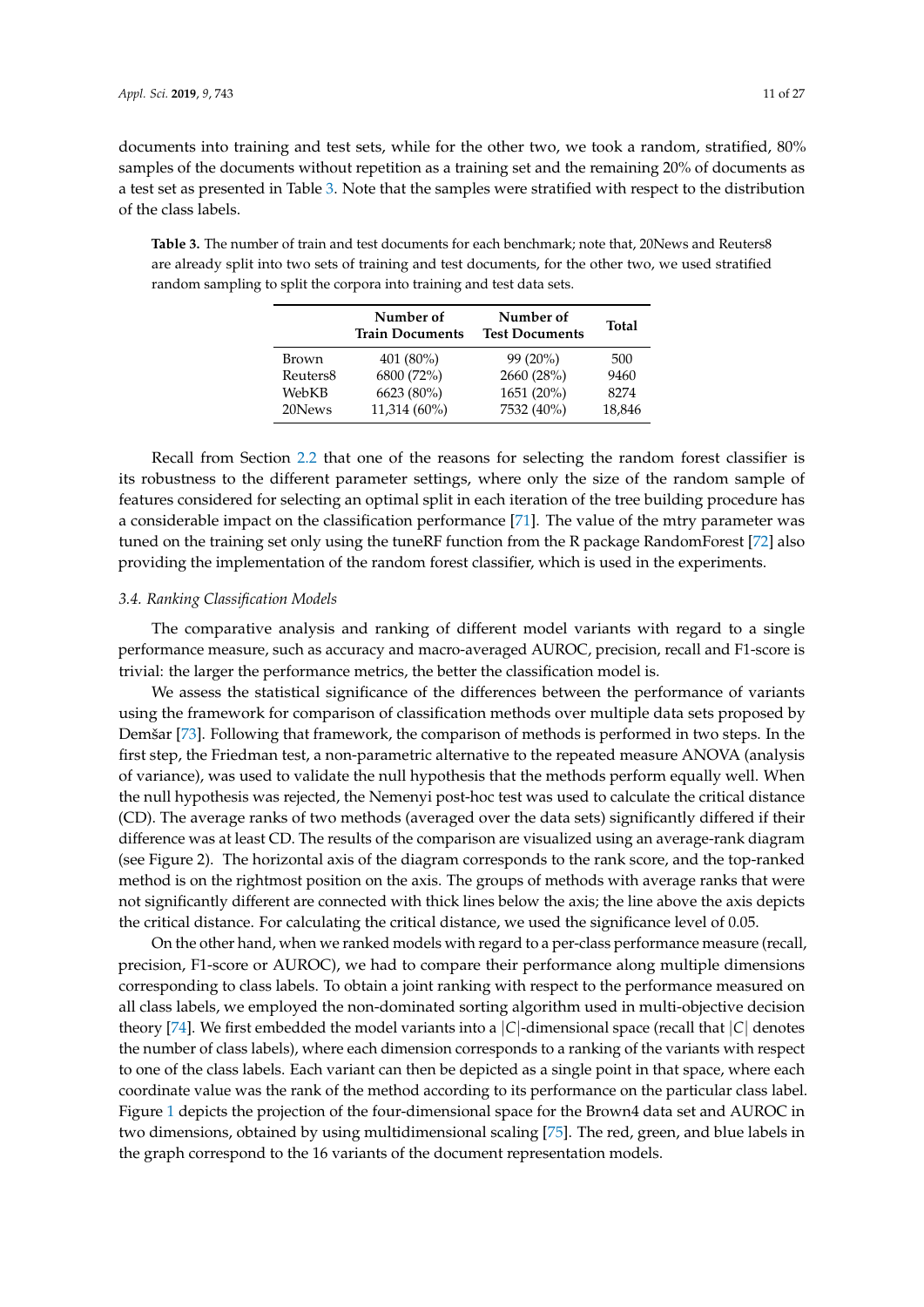<span id="page-11-1"></span>

first MDS coordinate

**Figure 1.** The four-dimensional space of the per-class area under the receiver-operating curve (AUROC) performance of the 16 variants of the document representation models measured for each of the four class labels of the Brown4 data set (projected into two dimensions). The two-dimensional projection of the four-dimensional space was obtained using multidimensional scaling (MDS).

To identify the top-ranked variants, we searched for a set of non-dominated points in the |*C*|-dimensional space, i.e., we identified the Pareto front of the non-dominated points in the space. The points in the Pareto front corresponded to the methods that are the best performers on at least one class label. After we assigned the top rank to these variants, we removed the corresponding points from the multi-dimensional space and iteratively continued to identify Pareto fronts in the reduced sets of points until all the methods were ranked. The lines in Figure [1](#page-11-1) depict the three Pareto fronts in the two-dimensional projection of the original three-dimensional space. The two variants of doc2vec-50 and doc2vec-75 in the first (red) Pareto-front are top-ranked (obtaining the rank of  $(1+2)/2 = 1.5$ , see the Brown4 column in Table 5), followed by five variants in the second (green; the assigned rank of  $(3 + 4 + 5 + 6 + 7)/5 = 5$  and the remaining nine in the third (blue) Pareto front.

#### <span id="page-11-0"></span>**4. Results**

In this section, we report upon the results of the document classification experiments with the 16 variants of the three document representation models, the seven data sets stemming from the four standard benchmark data sets and the five measures of performance of document classification.

In the first three subsections, we compare the model variants with respect to the three performance measure of AUROC, accuracy and F1-score. For the per-class measures of AUROC and F1-score we analyze both the rankings obtained with the multi-criteria and the macro-averaged AUROC. Note that the rankings with respect to the remaining two performance measures of precision and recall are reported in Appendix [B.](#page-20-0) Finally, Supplementary Materials reports upon all the obtained results and absolute (not ranked) performance measures per task, class label and document representation model. The last subsection in this section provides brief summary of the experimental results.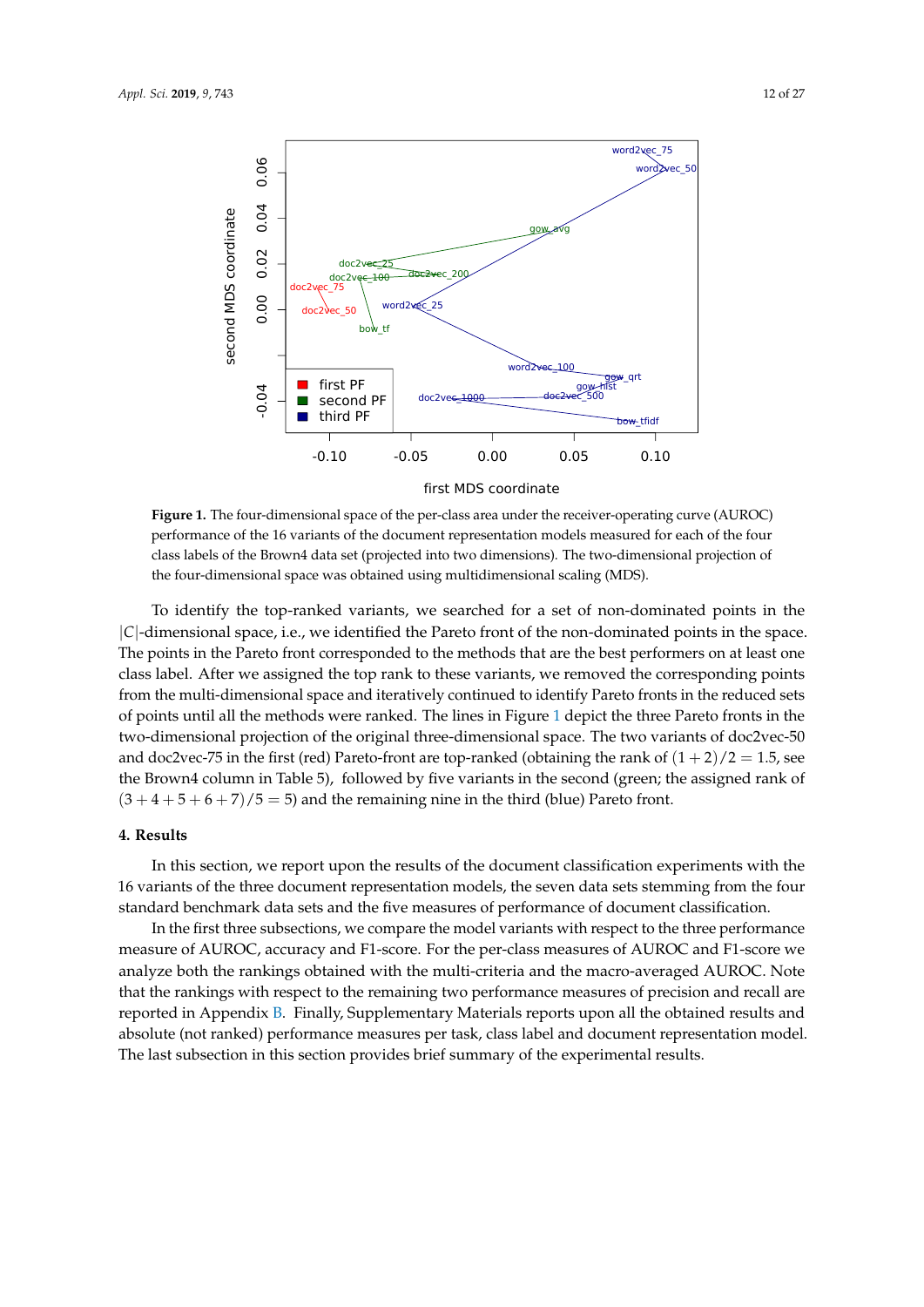Note that, in addition to the analysis of the overall rankings, we are going to analyze the rankings of model variants in groups of tasks, clustered according to three criteria of average document size, vocabulary size and number of class labels. The average document size was considered to be long for all four Brown tasks, medium for 20News and WebKD, and short for Reuters8. The vocabulary size was small for Brown and Reuters8 (cca. 30 K) and large for 20News and WebKD (more than 100 K). Finally, we considered three groups of tasks with small (2–4 for Brown2 and Brown4), moderate (7–10 for Brown10, WebKD and Reuters8) and large (15–20 for Brown15 and 20News) number of class labels.

# *4.1. AUROC Performance and Rankings*

Table [4](#page-12-0) summarizes the macro-averaged AUROC performance of the document representation models. The results, especially the distribution of the top-ranked models in the table, suggest that classification models based on the GOW model were inferior to the ones built upon BOW and continuous-space models. Furthermore, the results provide a hint towards top-performing models within individual groups; in the bag-of-words group of models, the TFIDF variant showed superior performance; word2vec-50 and doc2vec-25 were top-ranked in the two groups of continuous-space models, while gow-avg was the top-ranked graph-of-words model.

<span id="page-12-0"></span>

| Table 4. Macro-averaged area under the receiver-operating curve (AUROC) of the 16 variants of the    |
|------------------------------------------------------------------------------------------------------|
| document representation models on the seven classification tasks. The top-performing models for each |
| task are shown in bold.                                                                              |

|                | Brown2 | Brown4 | Brown10 | Brown15 | Reuters <sub>8</sub> | WebKB | 20News |
|----------------|--------|--------|---------|---------|----------------------|-------|--------|
| bow-TF         | 0.99   | 0.94   | 0.91    | 0.88    | 0.99                 | 0.91  | 0.93   |
| bow-TFIDF      | 0.99   | 0.92   | 0.89    | 0.90    | 0.99                 | 0.91  | 0.97   |
| word2vec-25    | 0.99   | 0.87   | 0.82    | 0.79    | 0.98                 | 0.91  | 0.94   |
| word2vec-50    | 0.99   | 0.89   | 0.83    | 0.81    | 0.98                 | 0.92  | 0.95   |
| word2vec-75    | 0.99   | 0.88   | 0.82    | 0.80    | 0.99                 | 0.92  | 0.95   |
| word2vec-100   | 0.99   | 0.89   | 0.82    | 0.82    | 0.99                 | 0.92  | 0.95   |
| doc2yec-25     | 0.99   | 0.94   | 0.92    | 0.89    | 0.99                 | 0.90  | 0.96   |
| doc2vec-50     | 1.00   | 0.95   | 0.92    | 0.91    | 0.98                 | 0.88  | 0.96   |
| $doc2vec-75$   | 1.00   | 0.95   | 0.91    | 0.87    | 0.98                 | 0.88  | 0.95   |
| $doc2vec-100$  | 0.99   | 0.93   | 0.91    | 0.88    | 0.96                 | 0.85  | 0.95   |
| $doc2vec-200$  | 0.99   | 0.93   | 0.90    | 0.86    | 0.96                 | 0.84  | 0.92   |
| $doc2vec-500$  | 0.98   | 0.91   | 0.84    | 0.84    | 0.96                 | 0.82  | 0.91   |
| $doc2vec-1000$ | 0.99   | 0.90   | 0.85    | 0.83    | 0.97                 | 0.84  | 0.92   |
| gow-avg        | 0.98   | 0.90   | 0.76    | 0.80    | 0.78                 | 0.70  | 0.61   |
| gow-grt        | 0.96   | 0.87   | 0.78    | 0.81    | 0.79                 | 0.70  | 0.62   |
| gow-hist       | 0.95   | 0.88   | 0.76    | 0.81    | 0.79                 | 0.71  | 0.62   |

Furthermore, Figure [2](#page-13-0) presents the average ranks of the four top-ranked models in each group. The average-rank diagram shows that bow-TFIDF and the doc2vec-25 model variants lead to a comparable performance (average ranks of 1.57 and 1.71, respectively), which was quite different from the overall performance of the other two models. The critical distance (CD) analysis, depicted in the diagram, also shows that the differences between the bag-of-words and continuous-space model variants were not statistically significant; the graph-based model was the only model with a statistically significant inferior performance. Note that we have repeated this analysis for the ranking according to the other performance measures considered in the paper (accuracy, F1-score, precision and recall). The average rank diagrams in all four cases were almost identical to the one reported in Figure [2,](#page-13-0) hence we omit them.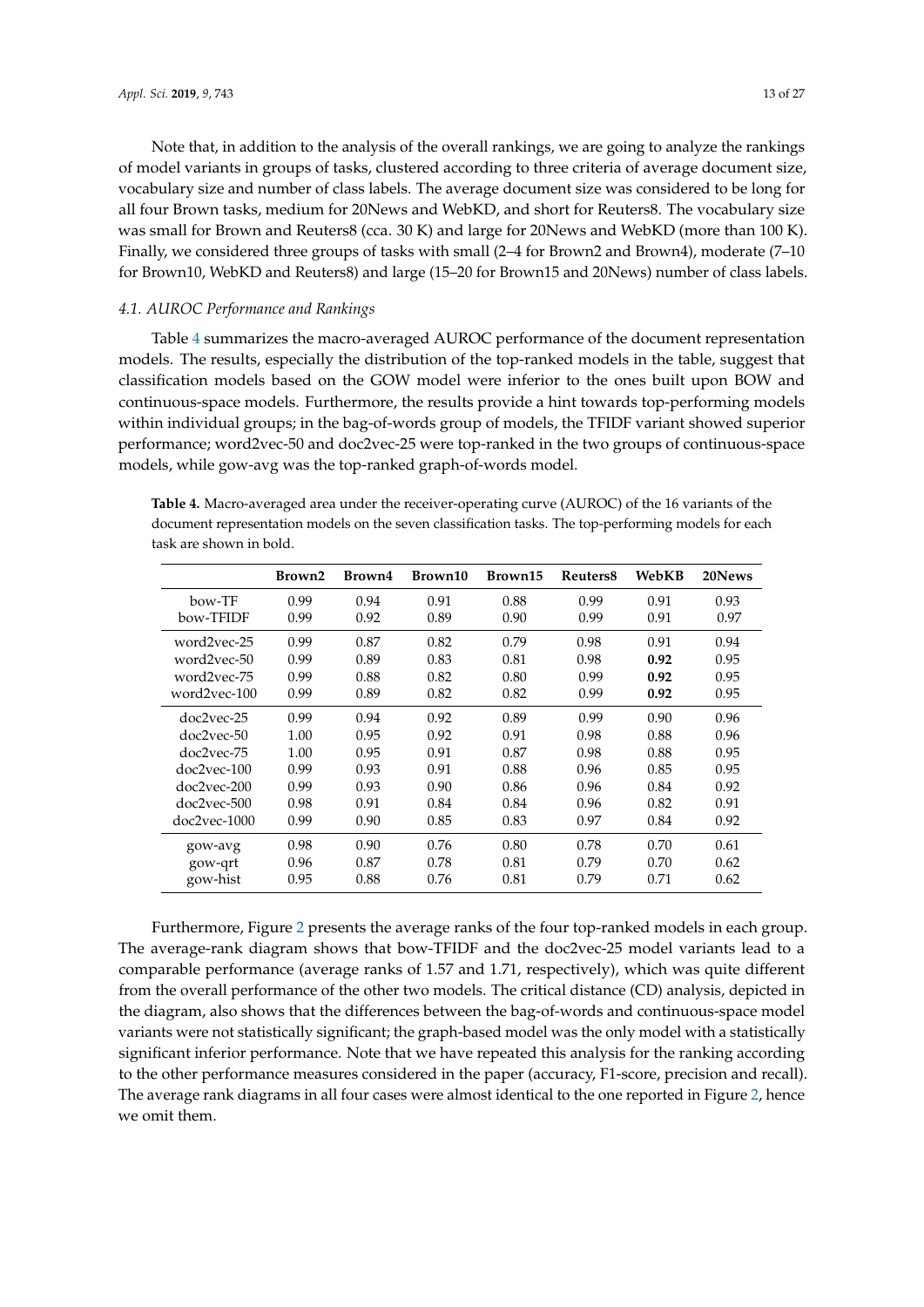<span id="page-13-0"></span>

**Figure 2.** Average ranks of the four top-performing variants of the document representation models in each of the four groups with respect to the macro-averaged AUROC.

Table [5](#page-13-1) summarizes the multi-objective rankings of the 16 document representation models according to the AUROC performance measure. The average ranks suggest that doc2vec had a performance superior to all the other representation model variants. Again, this was only true for the variants of doc2vec corresponding to low-dimensional feature vectors (50 and 75). The other models were ranked as follows: BOW variants closely followed the top-ranked doc2vec variants, word2vec variants followed them, while GOW variants were the worst performers. Just as in the case of macro-averaged AUROC, gov-avg was the top-ranked variant of the GOW representation model. The overall results of the multi-objective ranking closely resembled the results obtained using the macro-averaged AUROC.

<span id="page-13-1"></span>**Table 5.** Multi-objective ranking of the 16 variants of the three document representation models by the document classification task with respect to AUROC. The last column reports the average rankings over the seven tasks. The top-ranked models in each column are shown in bold.

|                | Brown2         | Brown4 | Brown10 | Brown15 | Reuters8       | WebKB | 20News         | Avg. Rank |
|----------------|----------------|--------|---------|---------|----------------|-------|----------------|-----------|
| bow-TF         | 8              | 5      | 3.5     | 9       | $\overline{4}$ | 5     | 11.5           | 6.57      |
| bow-TFIDF      | 5              | 12     | 11.5    | 9       | 1              | 5     | 1              | 6.36      |
| word2vec-25    | 12             | 12     | 11.5    | 9       | 8              | 5     | 8              | 9.36      |
| word2vec-50    | 7              | 12     | 11.5    | 9       | 4              | 5     | 4              | 7.50      |
| word2vec-75    | 6              | 12     | 11.5    | 9       | 4              | 5     | 4              | 7.36      |
| word2vec-100   | 10.5           | 12     | 11.5    | 9       | 4              | 5     | $\overline{4}$ | 8.00      |
| doc2vec-25     | 4              | 5      | 3.5     | 9       | 4              | 5     | 4              | 4.93      |
| doc2vec-50     | 1              | 1.5    | 3.5     | 1       | 8              | 5     | 4              | 3.43      |
| doc2vec-75     | $\overline{2}$ | 1.5    | 3.5     | 9       | 4              | 5     | 8              | 4.71      |
| $doc2vec-100$  | 9              | 5      | 3.5     | 9       | 11.5           | 10.5  | 8              | 8.07      |
| doc2vec-200    | 4              | 5      | 3.5     | 9       | 11.5           | 12.5  | 11.5           | 8.14      |
| doc2vec-500    | 14             | 12     | 11.5    | 9       | 11.5           | 12.5  | 11.5           | 11.71     |
| $doc2vec-1000$ | 10.5           | 12     | 11.5    | 9       | 8              | 10.5  | 11.5           | 10.43     |
| gow-avg        | 13             | 5      | 11.5    | 9       | 16             | 15    | 15             | 12.07     |
| gow-qrt        | 15             | 12     | 11.5    | 9       | 14.5           | 15    | 15             | 13.14     |
| gow-hist       | 16             | 12     | 11.5    | 9       | 14.5           | 15    | 15             | 13.29     |

Figure [3](#page-14-0) depicts the comparison of the four top-ranked variants in each of the four groups of models according to the multi-objective AUROC ranking. It reconfirms previous observations about the superior performance of the (blue colored) doc2vec document representation model, both in terms of ranks on individual data sets and averaged ranks. Note also that the average rankings were consistent with the rankings on the majority of the document classification tasks. Two notable exceptions were Reuters8 and 20News, where the TFIDF variant of the BOW model outperformed the equally ranked doc2vec and word2vec models. Two other exceptions included WebKD, where BOW, word2vec and the low-dimensional variants of doc2vec were top-ranked, and Brown10, where bow-TF was among the top-ranked models. Note that three out of four exceptions corresponded to the tasks with a moderate number of class labels. Other data set properties did not seem to be related to the AUROC performance.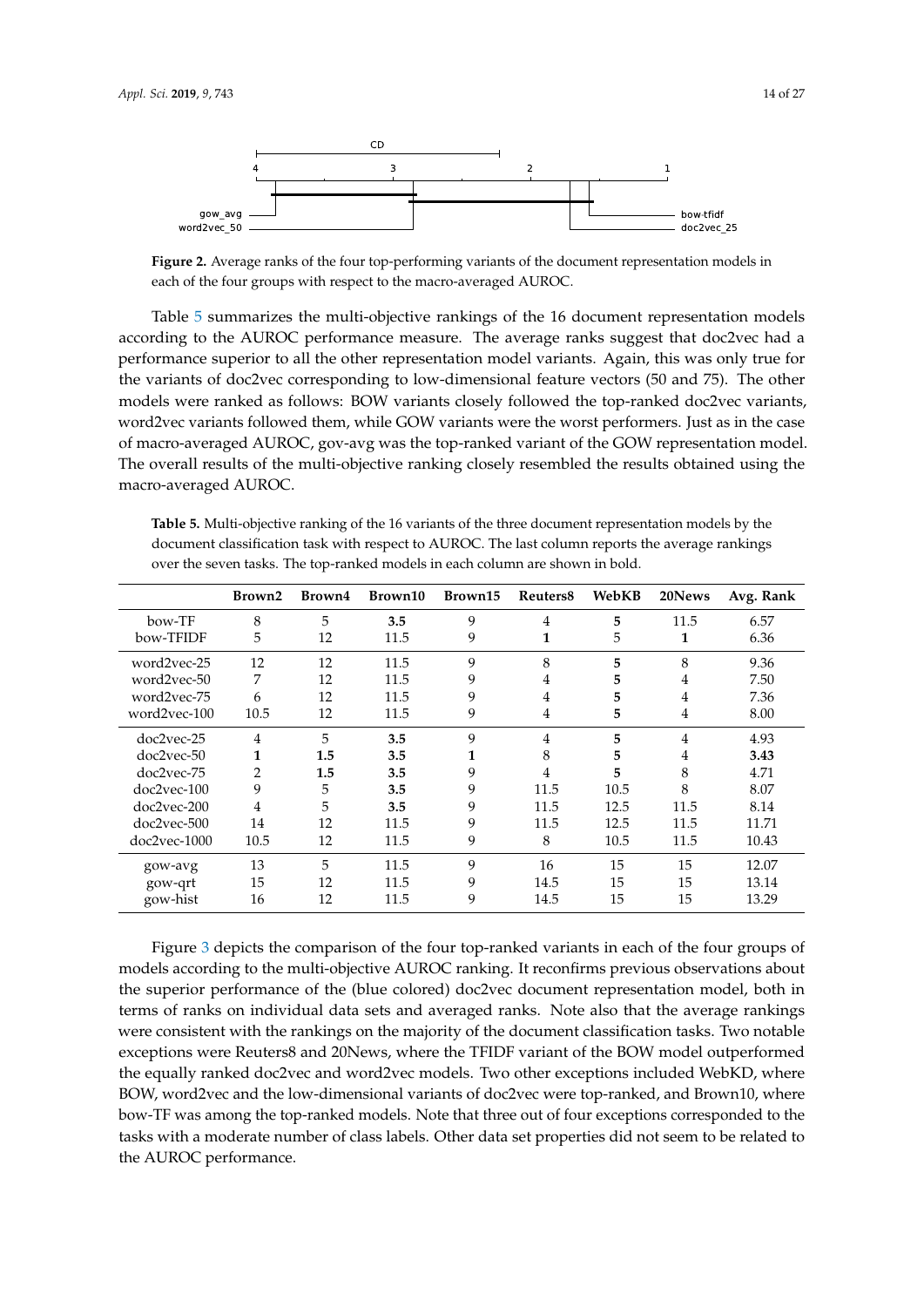<span id="page-14-0"></span>

**Figure 3.** Radar-chart comparison of the multi-objective rankings by task (**left**) and their averages (**right**) for the four top-performing variants of the document representation models in each of the four groups with respect to AUROC.

In sum, according to AUROC, the doc2vec variants with low-dimensional embedding vectors (≤75) outperformed other document representation models. For tasks with a moderate number of class labels, one can also consider the bag-of-word model, although the decision for BOW calls for the careful selection of one of its two variants.

# *4.2. Accuracy Rankings*

Table [6](#page-15-0) summarizes the rankings of the document representation models according to accuracy. The average ranks according to accuracy suggest that bow-TF is the top-ranking model followed by doc2vec-25 and bow-TFIDF. The variants of doc2vec corresponding to low-dimensional embedding dimensionality  $(\leq 75)$  outperform all the word2vec variants, while the GOW model variants (together with high-dimensional variants of doc2vec) are the worse performers. Note again that *gov-avg* is the top-ranked GOW model variant, which is consistent with the results obtained on AUROC.

For the classification tasks including longer documents, BOW and doc2vec lead to the maximal accuracy; for medium sized documents, the best accuracy is obtained using BOW and word2vec variants, while for the tasks including short documents BOW variants are clearly outperforming all the other representation models. The same descendant ordering of ranked representation models BOW, doc2vec, word2vec, GOW is preserved regardless of the size of vocabulary or the number of class labels. The only slight deviation (in which word2vec and doc2vec exchange the ranking positions) is noticed for the large-vocabulary data sets and the moderate number of class labels.

In summary, following the graphical representation of the accuracy rankings in Figure [4,](#page-15-1) when interested in classification accuracy, the two variants of the BOW model were the most advisable choices regardless of the vocabulary size or the number of class labels; for tasks involving long documents, doc2vec could also be a recommended option.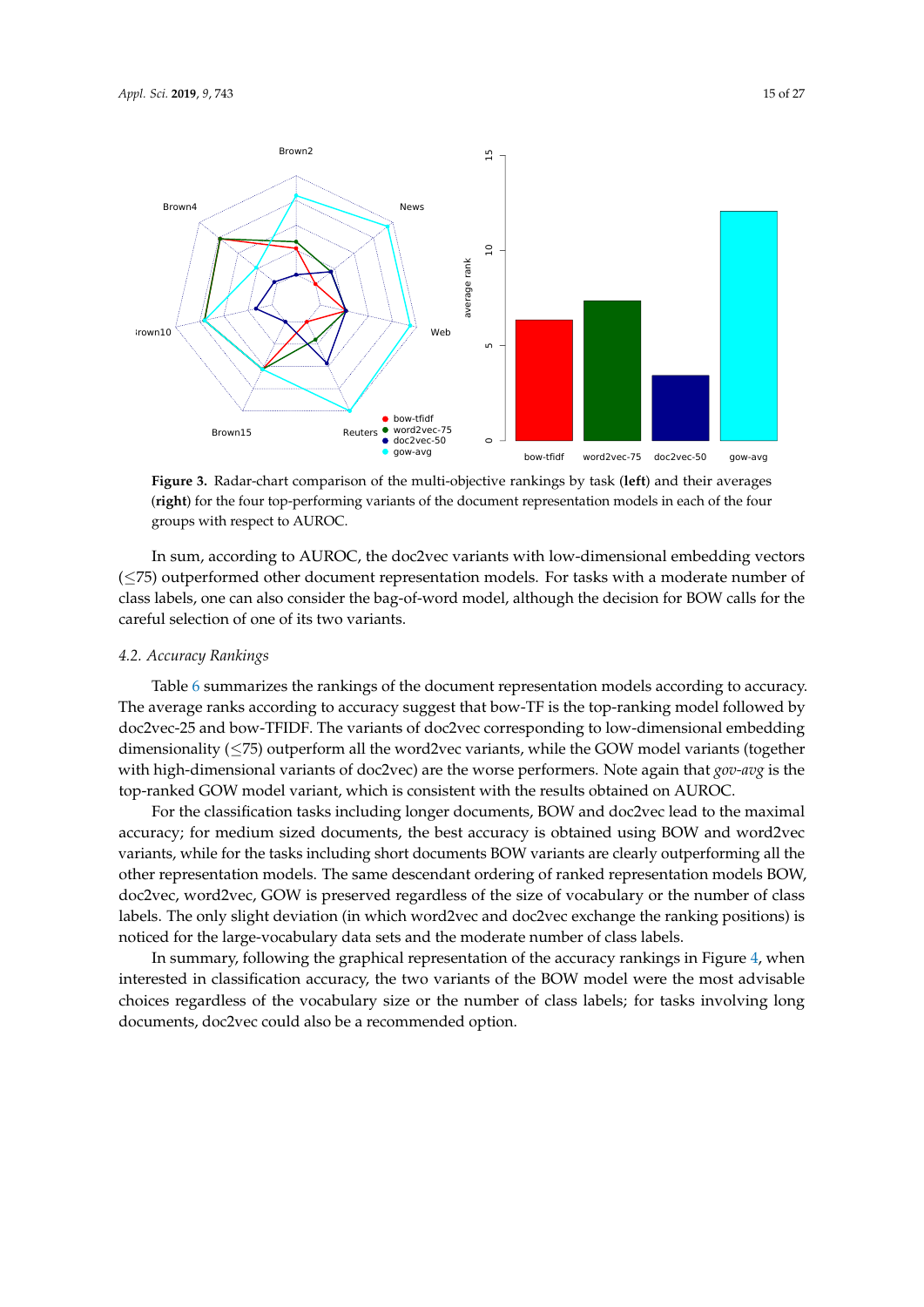|                | Brown2 | Brown4 | Brown10        | Brown15      | Reuters <sub>8</sub> | WebKB | 20News         | Avg. Rank |
|----------------|--------|--------|----------------|--------------|----------------------|-------|----------------|-----------|
| bow-TF         | 1      | 2      | 1              | 3            | $\overline{2}$       | 6     | 1              | 2.29      |
| bow-TFIDF      | 5      | 6.5    | 5              | 6            | 1                    | 5     | 6              | 4.93      |
| word2vec-25    | 8.5    | 10     | 11             | 9.5          | 6                    | 4     | 13             | 8.86      |
| word2vec-50    | 2      | 8      | 8.5            | 7.5          | 5                    | 2     | 10             | 6.14      |
| word2vec-75    | 5      | 15     | 10             | 12           | 3                    | 1     | 9              | 7.86      |
| word2vec-100   | 5      | 10     | 12.5           | 9.5          | 4                    | 3     | 8              | 7.43      |
| doc2vec-25     | 3      | 6.5    | 2.5            | 5            | 7                    | 7     | 3              | 4.86      |
| doc2vec-50     | 11.5   | 3      | 2.5            | 3            | 8                    | 8     | $\overline{2}$ | 5.43      |
| doc2vec-75     | 8.5    | 1      | $\overline{4}$ | $\mathbf{1}$ | 9                    | 9     | $\overline{4}$ | 5.21      |
| doc2vec-100    | 13     | 4      | 6              | 3            | 10                   | 10    | 5              | 7.29      |
| doc2vec-200    | 14.5   | 5      | 7              | 7.5          | 12                   | 11    | 7              | 9.14      |
| doc2vec-500    | 16     | 10     | 8.5            | 13           | 13                   | 15    | 12             | 12.50     |
| $doc2vec-1000$ | 14.5   | 16     | 14             | 14           | 11                   | 16    | 11             | 13.79     |
| gow-avg        | 8.5    | 12.5   | 12.5           | 11           | 16                   | 14    | 16             | 12.93     |
| gow-qrt        | 11.5   | 14     | 15             | 15.5         | 15                   | 13    | 14             | 14.00     |
| gow-hist       | 8.5    | 12.5   | 16             | 15.5         | 14                   | 12    | 15             | 13.36     |

<span id="page-15-0"></span>**Table 6.** Ranking of the 16 variants of the three document representation models by the document classification task with respect to classification accuracy. The last column reports the average rankings over the seven tasks. The top-ranked models in each column are shown in bold.

<span id="page-15-1"></span>

**Figure 4.** Radar-chart comparison of the rankings by task (**left**) and their averages (**right**) for the four top-performing variants of the document representation models in each of the four groups with respect to classification accuracy.

#### *4.3. F1-Score Rankings*

Table [7](#page-16-0) summarizes the rankings of the document representation models according to the F1-score. The average ranks suggest that bow-TF and doc2vec-25 variants outperformed the other representation models. The TFIDF variant of BOW and word2vec exhibited lower ranks, while the high-dimensional variants of doc2vec and all GOW-model variants were (again) the worst performers. This time, gow-host was the top-ranked variant among the GOW models.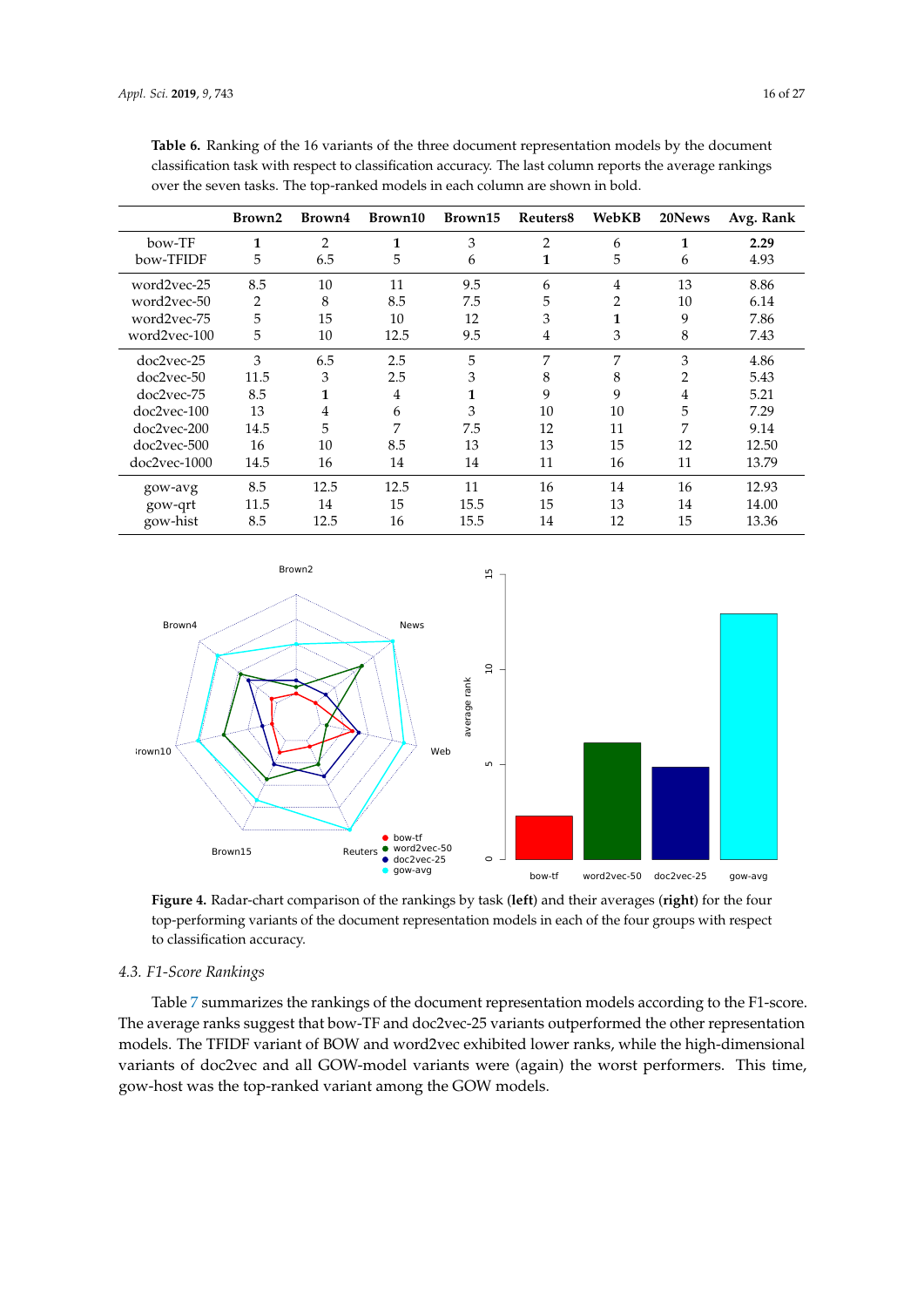The graphical representation of the top-ranked variants in each group in Figure [5](#page-16-1) reveals that for longer documents, the top-performing doc2vec and BOW variants exhibited comparable rankings. For medium and small sized documents, the TFIDF variant of BOW (and word2vec in the case of WebKB) had a slight edge over doc2vec, although the differences were negligible. Furthermore, the same descendant ordering of ranked representation models BOW and doc2vec on top, word2vec in the middle, and GOW at the bottom, was preserved regardless of the size of the vocabulary or the number of class labels. Note that, for the small number of class labels, the GOW variants' performance became comparable to some of the lower-ranked variants of doc2vec and word2vec.

|                | Brown2         | Brown4         | Brown10 | Brown15        | Reuters <sub>8</sub> | WebKB | 20News | Avg. Rank |
|----------------|----------------|----------------|---------|----------------|----------------------|-------|--------|-----------|
| bow-TF         | 1              | $\overline{2}$ | 2.5     | $\overline{4}$ | 4                    | 4     | 9.5    | 3.86      |
| bow-TFIDF      | 5              | 13.5           | 6.5     | 11.5           | 1                    | 4     | 1      | 6.07      |
| word2vec-25    | 8.5            | 7              | 12.5    | 11.5           | 7.5                  | 4     | 9.5    | 8.64      |
| word2vec-50    | $\overline{2}$ | 7              | 12.5    | 4              | 4                    | 4     | 9.5    | 6.14      |
| word2vec-75    | 5              | 13.5           | 12.5    | 11.5           | 4                    | 4     | 9.5    | 8.57      |
| word2vec-100   | 5              | 7              | 12.5    | 11.5           | 4                    | 4     | 9.5    | 7.64      |
| doc2vec-25     | 3              | 7              | 2.5     | $\overline{4}$ | 4                    | 4     | 3.5    | 4.00      |
| doc2vec-50     | 11.5           | 2              | 2.5     | $\overline{4}$ | 7.5                  | 8     | 3.5    | 5.57      |
| doc2vec-75     | 8.5            | $\overline{2}$ | 2.5     | 1              | 9                    | 9.5   | 3.5    | 5.14      |
| $doc2vec-100$  | 13             | 7              | 6.5     | 4              | 10                   | 9.5   | 3.5    | 7.64      |
| doc2vec-200    | 14.5           | 7              | 6.5     | 11.5           | 14                   | 12    | 9.5    | 10.71     |
| doc2vec-500    | 16             | 13.5           | 6.5     | 11.5           | 14                   | 15    | 9.5    | 12.29     |
| $doc2vec-1000$ | 14.5           | 13.5           | 12.5    | 11.5           | 11                   | 15    | 9.5    | 12.50     |
| gow-avg        | 8.5            | 13.5           | 12.5    | 11.5           | 14                   | 12    | 15     | 12.43     |
| gow-qrt        | 11.5           | 13.5           | 12.5    | 11.5           | 14                   | 15    | 15     | 13.29     |
| gow-hist       | 8.5            | 7              | 12.5    | 11.5           | 14                   | 12    | 15     | 11.50     |

<span id="page-16-0"></span>**Table 7.** Multi-objective ranking of the 16 variants of the three document representation models by document classification task with respect to the F1-score. The last column reports the average rankings over the seven tasks. The top-ranked models in each column are shown in bold.

<span id="page-16-1"></span>

**Figure 5.** Radar-chart comparison of the multi-objective rankings by task (**left**) and their averages (**right**) for the four top-performing variants of the document representation models in each of the four groups with respect to F1-score.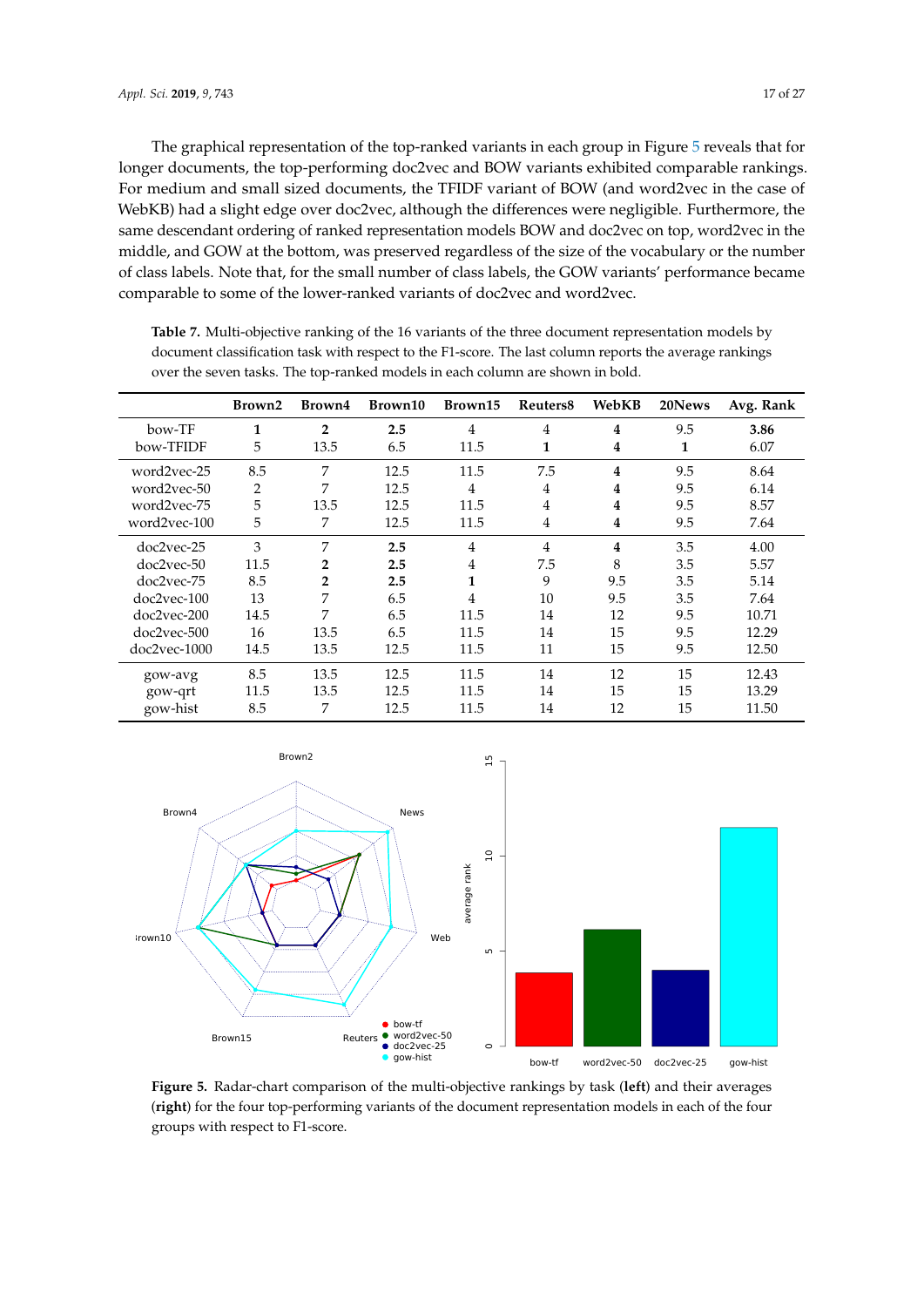In summary, according to the F1-score, doc2vec variants with low-dimensional embedding spaces and bow-TF outperformed other document representation models. For data sets involving small-sized documents, one should select the TFIDF variant of the BOW model, while for the others, low-dimensional variants of doc2vec are to be preferred. The precision and recall rankings, reported in Tables [A1](#page-20-1) and [A2,](#page-21-0) mostly confirmed the regularities observed here, providing a single novel insight; the word2vec model leads to high-precision classification models.

#### *4.4. Discussion*

Taken together, the presented results identify two top-performing document representation models; the traditionally and commonly used bag-of-words, and the more recent doc2vec model. The findings are consistent regardless of the performance evaluation metrics. The standard variant of the bag-of-words model often used in the text mining studies [\[2](#page-22-1)[,62\]](#page-25-10) is bow-TFIDF. However, our results show that the TF variant is often better or comparable to bow-TFIDF. The only performance metrics where the latter outperforms TF is the recall. When it comes to the variants of doc2vec, we have an important result, not reported in related studies. Namely, the low-dimensional variants of doc2vec are better performers than the high-dimensional ones. In our results, the phase switch is observed at 75 features. While this might be an artifact of the data sets and tasks selected in this study, it is a general pattern that consistently appears among all of them.

The word2vec model is mostly ranked in the middle of the list. The top-ranked variants of word2vec correspond to the feature vector dimensionality of 50 and 75, the other two settings of 25 and 100 underperform in almost all the experiments. Early on in the experiments, we noticed that the higher-dimensional variants (>100) of word2vec (just as the ones for doc2vec) have a deteriorated performance. Note that the lower performance of the word2vec document representation model (when compared to doc2vec) might be due to the averaging method used [\[42\]](#page-24-9). On the other hand, (an extension of) doc2vec has already been shown to perform well in the document classification task [\[9\]](#page-22-8).

The network-based model is systematically underperforming regardless of the selected task or evaluation measure. Still, some additional remarks should be noted. The number of features used in all three network-based model variants with averaging, quartiles and histograms are 19, 68 and 128, respectively, which is lower than in other models (see Table [2](#page-8-0) for details). Although GOW is lagging behind in all the rankings, in some (rare) occasions, it can still be the representation of choice, especially if we look for a low-dimensional document representation model robust to noise. Namely, note that the network-based model requires no extensive text pre-processing, which can be useful when aiming at efficient implementations of document classification procedures, especially for low-resources languages, which lack elaborate text preprocessing tools.

Finally, the analysis of the results with respect to the criteria of the document, vocabulary and class label set size does not reveal clear results with several notable exceptions, addressed next. Regarding the document size, bag-of-words is the preferred model for smaller documents regardless of the evaluation metrics, while for larger documents doc2vec has a slight advantage. Additionally, when it comes to choosing between word2vec and doc2vec, the latter seems to be consistently the better choice, except when observing accuracy on data sets with larger vocabularies and tasks with a moderate number of class labels.

#### <span id="page-17-0"></span>**5. Conclusions**

In this study, we conduct a comparative analysis of the performance of document representation models when coupled with classification models learned with the computationally efficient method of random forest. In particular, we consider the most frequently used family of bag-of-words models, more recently proposed continuous space models word2vec and doc2vec, and the model based on the representation of text documents as language networks (graph-of-words). While the bag-of-words models have been extensively used for the document classification task, the performance of the other two models in the same task, especially the network-based model, have not been well understood.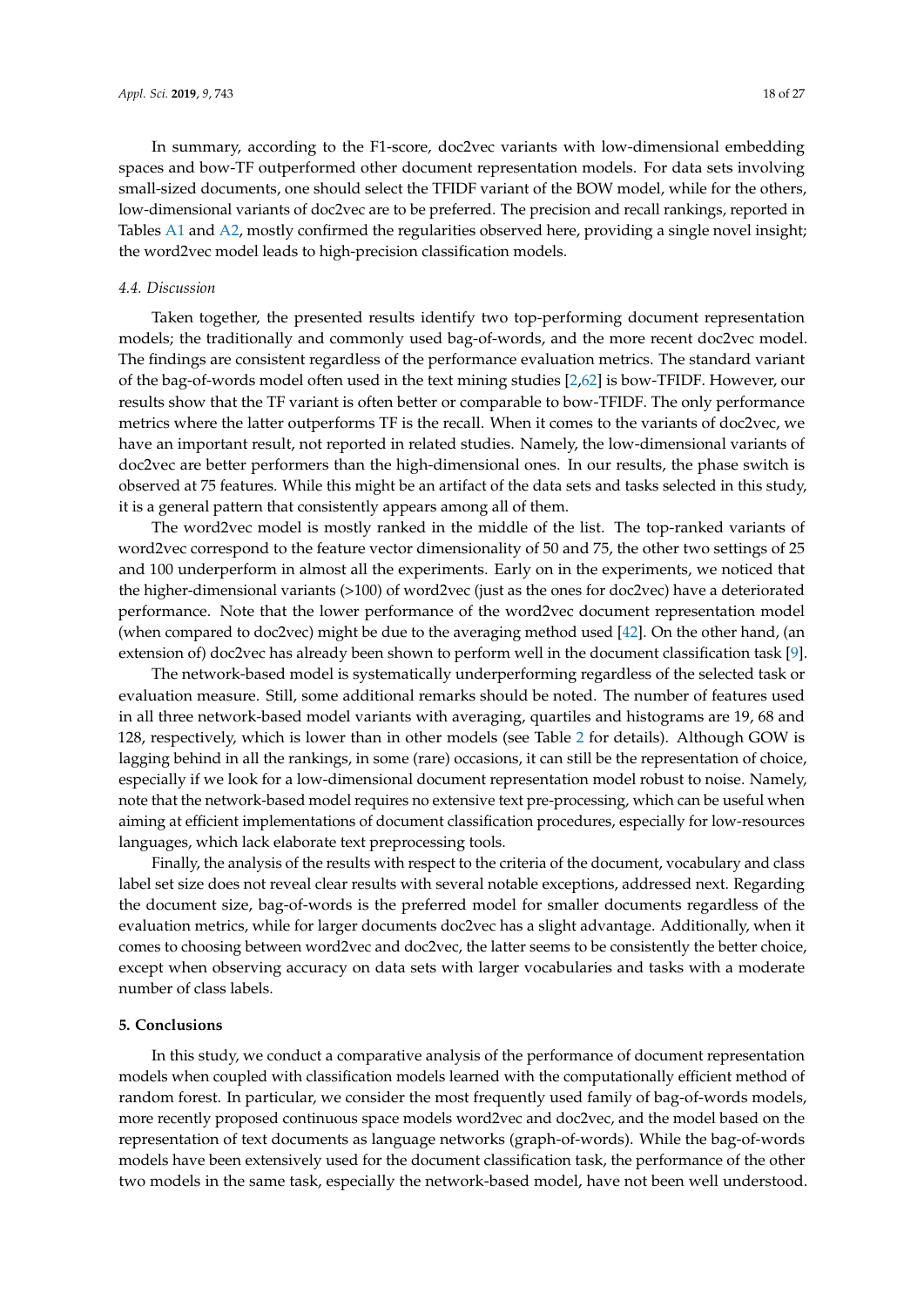In this study, we measure the performance of the document classifiers trained using the random forest method on features generated from the three representation models and their derivatives. The document representation models are tested on four benchmarks and seven tasks enabling insights into the performance of document classification for different document and vocabulary sizes and a different number of class labels. The comparative analysis is conducted using the standard frameworks of average-rank diagrams and multi-objective optimization for various performance measures.

To conclude, the results promote the use of both standard bag-of-words and more recent doc2vec document representation models on new document classification tasks. Moreover, we suggest comparing their performance with multiple evaluation metrics simultaneously. In general, bag-of-words is more demanding for implementation and requires the representation vectors of higher dimensionality, which are consequently reduced with some dimensionality reduction technique (a principle component analysis in this study), which are computationally expensive. The reduced dimensionality of the features' vectors space is still higher than the one in doc2vec, which deteriorates the efficiency of the classifier during construction as well as during the classification stage. On the other hand, doc2vec is in general faster, generates lower-dimensional feature vectors (up to 75), while achieving the performance comparable to that of the bag-of-words model. Additionally, doc2vec enables the fast training of the classification model and requires no further dimensionality reduction. Taking into account all the desirable characteristics of doc2vec, one would prefer to use it for the document classification task. Still, some drawbacks should be considered as well. Feature vectors in doc2vec carry no meaning unless projected to a low-dimensional embedding space. Thus, the doc2vec model is lacking understandability, which in turn complicates the eventual manual inspection or the revision or fine tuning of the classification model.

This study sheds some light onto possible document representation models, providing an objective and systematic evaluation and comparison in the carefully designed experimental environment. The study confirms many benefits of the state-of-the-art approaches and clarifies the behavior of newly proposed models. Although we aimed at the complete study of the open issues of document representation models for the document classification task we have to set some limitations. In order to keep the experimental setup as steady as possible, we limited our focus to well-known data sets, at the price of the relatively small document collections. Being aware of it, in the next step we plan to extend this comparison to large document collections which better mimic the real-life magnitude of the problem. Likewise, in future we are planing to experiment with different dimensionality reduction techniques. Next, we are planing to use PCA and other dimensionality reduction techniques instead of aggregations in the graph-of-words model and to experiment with different classification models. Principally, our future research plans include studying the potential of meta-level combinations of the features obtained with different document representation models.

**Supplementary Materials:** The following are available online at [http://www.mdpi.com/2076-3417/9/4/743/s1.](http://www.mdpi.com/2076-3417/9/4/743/s1) Detailed results for each class of the four data sets and document representation models with different evaluation metrics (accuracy, precision, recall, F1-score and area under ROC curve) are provided in an online supplementary file.

**Author Contributions:** Conceptualization and methodology: S.M.-I., L.T.; software and validation: T.M., L.T.; investigation, resources and data curation: S.M.-I., T.M., L.T.; writing, review and editing: S.M.-I., T.M., L.T.

**Funding:** This research has been in part funded by the University of Rijeka under the LangNet project (13.13.2.2.07).

**Acknowledgments:** The authors acknowledge the financial support from the Slovenian Research Agency (research core funding No. P5-0093).

**Conflicts of Interest:** The authors declare no conflict of interest. The funders had no role in the design of the study; in the collection, analyses, or interpretation of data; in the writing of the manuscript, or in the decision to publish the results.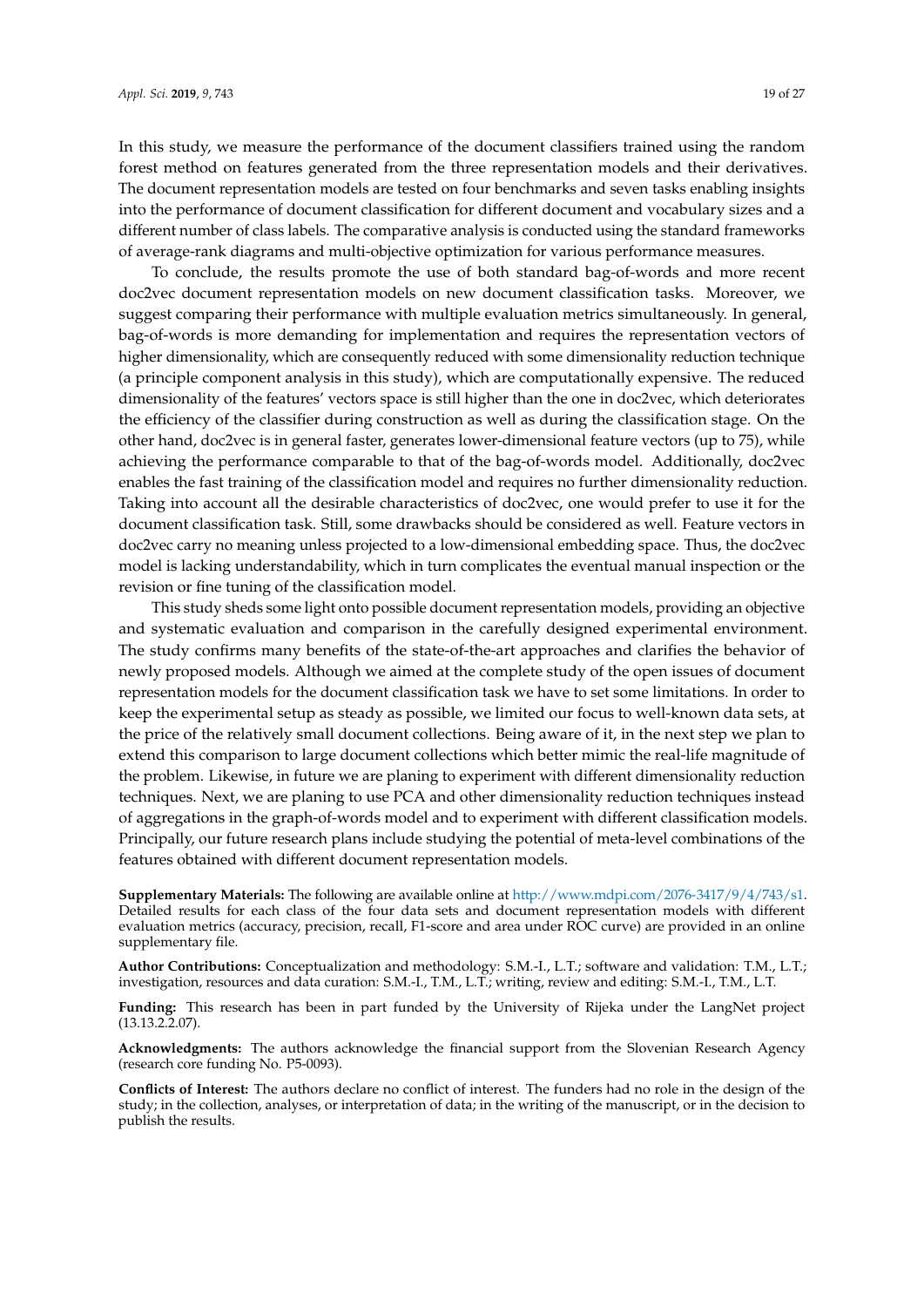#### **Abbreviations**

The following abbreviations (in alphabetical order) are used in this manuscript:

| <b>AUROC</b> | Area under the receiver-operating characteristic curve |
|--------------|--------------------------------------------------------|
| <b>BOW</b>   | Bag of words                                           |
| <b>CBOW</b>  | Continuous bag of words                                |
| GOW          | Graph of words                                         |
| <b>NLTK</b>  | Natural language toolkit                               |
| <b>PCA</b>   | Principal component analysis                           |
| TF           | Term frequency                                         |
| <b>TFIDF</b> | Term frequency, inverse document frequency             |
|              |                                                        |

# <span id="page-19-0"></span>**Appendix A. Complex Network Measures**

In this section, we define all the network measures used for the construction of the features in the document representation model based on language networks. A language network is a pair of sets (*V*, *E*), where *V* is the set of nodes (vertices) representing the linguistic units and *E* is the set of edges (links) links representing the interactions between linguistic units.

The average shortest path is defined as

$$
L = \frac{1}{N(N-1)} \sum_{i \neq j} d_{ij} \tag{A1}
$$

where *dij* is a shortest path between nodes *i* and *j*, and *N* is the number of nodes.

An efficiency measure was first defined in [\[76,](#page-26-0)[77\]](#page-26-1) as a property quantifying the efficiency of information exchange over the network

$$
E_{glob}(G) = \frac{1}{N(N-1)} \sum_{i \neq j \in G} \frac{1}{d_{ij}}.
$$
 (A2)

Local efficiency is defined as the average efficiency of the local subgraphs:

$$
E_{loc} = \frac{1}{N} \sum_{i \in G} E_{glob}(G_i), \qquad i \notin G_i
$$
\n(A3)

where  $G_i$  is the subgraph of the neighbors of *i*.

Next we calculate local measures: in-degree and out-degree of node *i*, denoted by  $k_i^{in/out}$  which are the number of its ingoing and outgoing nearest neighbours, in-strength and out-strength  $s_i^{in/out}$  of the node *i* which are the sum of its ingoing and outgoing edge weights, average strength or selectivity as:

$$
e_i^{in/out} = \frac{s_i^{in/out}}{k_i^{in/out}}.
$$
\n(A4)

Inverse participation ratio

$$
Y_i^{in/out} = \sum_{j=1}^{N} \left( \frac{a_{ij}^{in/out}}{s_i^{in/out}} \right)
$$
 (A5)

where  $s_{ij}^{in/out}$  indicate the sum of the weights of the edges incident upon node *i* and  $a_{i,j}^{in/out}$  is weight of the edge between node *i* and *j* [\[78\]](#page-26-2).

Transitivity is defined as

$$
T = \frac{\# triangles}{\#triads} \tag{A6}
$$

where triads are two edges with a shared node.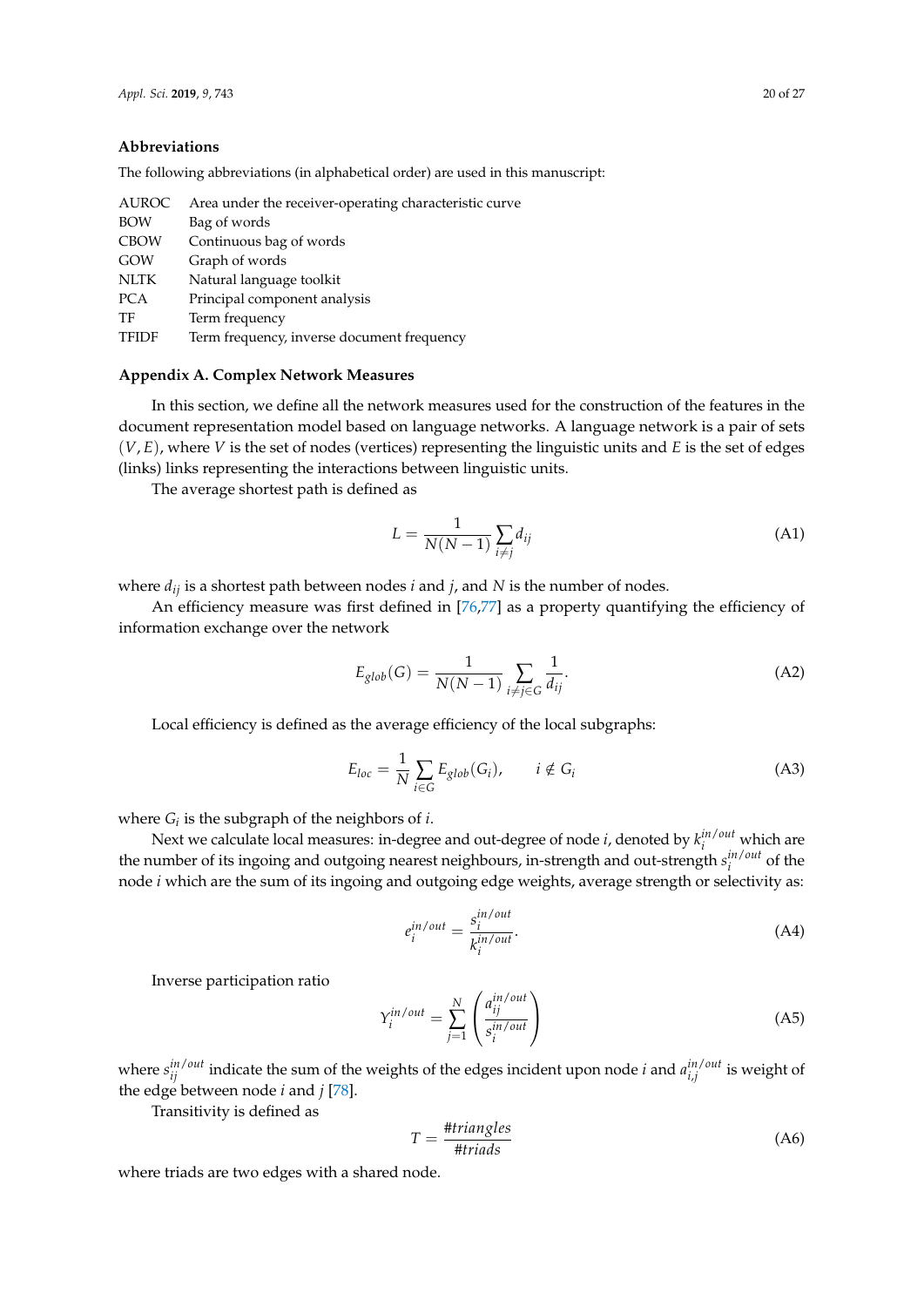*Appl. Sci.* **2019**, *9*, 743 21 of 27

The clustering coefficient is a measure which defines the presence of loops of the order three and is defined as:

$$
C_i = \frac{e_{ij}}{k_i(k_i - 1)}\tag{A7}
$$

where *eij* represents the number of pairs of neighbours of *i* that are connected.

Betweeness centrality  $(c_B)$  and closeness centrality  $(c_C)$  [\[79\]](#page-26-3) are

$$
c_B(v) = \sum_{s \neq v \neq t \in V} \frac{\sigma_{st}(v)}{\sigma_{st}},
$$
\n(A8)

$$
c_C(v) = \frac{1}{\sum_{t \in V} d_G(v, t)}\tag{A9}
$$

where  $\sigma_{st} = \sigma_{ts}$  denotes the number of shortest paths from  $s \in V$  to  $t \in V$ , and  $\sigma_{st}(v)$  denotes the number of shortest paths from *s* to *t* that some  $v \in V$  lies on, and  $d_G(s, t)$  is the distance between nodes *s* and *t*.

Page rank [\[80\]](#page-26-4) of the node is based on the eigenvector centrality measure and implements the concept of 'voting'. The Page rank score of a node *v* is initialized to a default value and computed iteratively until convergence using the following equation:

$$
C_{PageRank}(v) = (1 - d) + d \sum_{u \in N_{in}(v)} \frac{C_{PageRank}(u)}{|N_{out}(u)|}
$$
(A10)

where *d* is the dumping factor set between 0 and 1 (usually 0.85).

# <span id="page-20-0"></span>**Appendix B. Rankings According to Precision and Recall**

# *Appendix B.1. Precision Rankings*

Table [A1](#page-20-1) and Figure [A1](#page-21-1) summarize the rankings of the document representation models according to the precision performance measure.

<span id="page-20-1"></span>**Table A1.** Multi-objective ranking of the 16 variants of the three document representation models by document classification task with respect to precision. The last column reports the average rankings over the seven tasks. The top-ranked models in each column are shown in bold.

|              | Brown2 | Brown4         | Brown10 | Brown15        | Reuters8 | WebKB | 20News | Avg. Rank |
|--------------|--------|----------------|---------|----------------|----------|-------|--------|-----------|
| bow-TF       | 1.5    | $\overline{2}$ | 3.5     | 10             | 4.5      | 4.5   | 1.5    | 3.93      |
| bow-TFIDF    | 6.5    | 12.5           | 3.5     | 10             | 1        | 4.5   | 1.5    | 5.64      |
| word2vec-25  | 10.5   | 12.5           | 11.5    | 10             | 4.5      | 4.5   | 8      | 8.79      |
| word2vec-50  | 1.5    | 6.5            | 11.5    | $\overline{2}$ | 4.5      | 4.5   | 8      | 5.50      |
| word2vec-75  | 6.5    | 12.5           | 3.5     | $\overline{2}$ | 4.5      | 4.5   | 8      | 5.93      |
| word2vec-100 | 6.5    | 6.5            | 11.5    | 10             | 4.5      | 4.5   | 8      | 7.36      |
| doc2vec-25   | 3.5    | $\overline{4}$ | 3.5     | 10             | 4.5      | 4.5   | 8      | 5.43      |
| doc2vec-50   | 6.5    | $\overline{2}$ | 11.5    | $\overline{2}$ | 8.5      | 4.5   | 8      | 6.14      |
| doc2vec-75   | 3.5    | $\overline{2}$ | 3.5     | 10             | 8.5      | 12.5  | 8      | 6.86      |
| doc2vec-100  | 14.5   | 6.5            | 11.5    | 10             | 10.5     | 12.5  | 8      | 10.50     |
| doc2vec-200  | 10.5   | 6.5            | 11.5    | 10             | 14       | 12.5  | 8      | 10.43     |
| doc2vec-500  | 14.5   | 12.5           | 3.5     | 10             | 14       | 12.5  | 8      | 10.71     |
| doc2vec-1000 | 10.5   | 12.5           | 11.5    | 10             | 10.5     | 12.5  | 8      | 10.79     |
| gow-avg      | 14.5   | 12.5           | 11.5    | 10             | 14       | 12.5  | 15     | 12.86     |
| gow-qrt      | 14.5   | 12.5           | 11.5    | 10             | 14       | 12.5  | 15     | 12.86     |
| gow-hist     | 10.5   | 12.5           | 11.5    | 10             | 14       | 12.5  | 15     | 12.29     |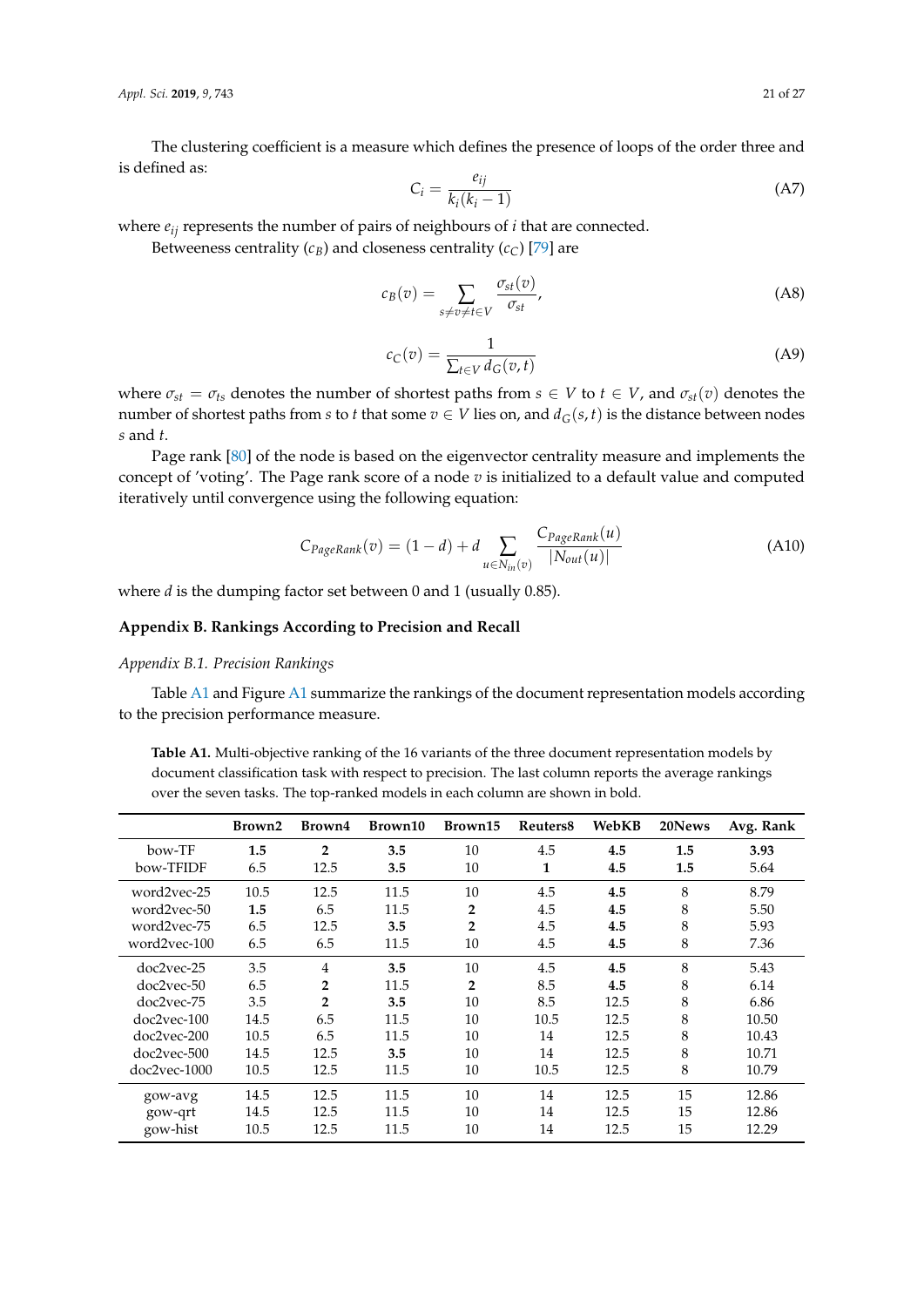<span id="page-21-1"></span>

**Figure A1.** Radar-chart comparison of the multi-objective rankings by task (**left**) and their averages (**right**) for the four top-performing variants of the document representation models in each of the four groups with respect to precision.

# *Appendix B.2. Recall Rankings*

Table [A2](#page-21-0) and Figure [A2](#page-22-12) summarize the rankings of the document representation models according to the recall performance measure.

<span id="page-21-0"></span>**Table A2.** Multi-objective ranking of the 16 variants of the three document representation models by document classification task with respect to recall. The last column reports the average rankings over the seven tasks. The top-ranked models in each column are shown in bold.

|                | Brown2 | Brown4 | Brown10 | Brown15 | Reuters <sub>8</sub> | WebKB | 20News | Avg. Rank |
|----------------|--------|--------|---------|---------|----------------------|-------|--------|-----------|
| bow-TF         | 1.5    | 6.5    | 7       | 3.5     | 5.5                  | 3     | 8      | 5.00      |
| bow-TFIDF      | 6.5    | 2.5    | 3       | 3.5     | 5.5                  | 3     | 1.5    | 3.64      |
| word2vec-25    | 10.5   | 13     | 12.5    | 11      | 5.5                  | 11    | 8      | 10.21     |
| word2vec-50    | 1.5    | 2.5    | 12.5    | 11      | 5.5                  | 11    | 8      | 7.43      |
| word2vec-75    | 6.5    | 13     | 12.5    | 11      | 5.5                  | 11    | 8      | 9.64      |
| word2vec-100   | 6.5    | 6.5    | 12.5    | 11      | 5.5                  | 11    | 8      | 8.71      |
| doc2vec-25     | 3.5    | 13     | 3       | 3.5     | 5.5                  | 11    | 8      | 6.79      |
| doc2vec-50     | 6.5    | 6.5    | 3       | 11      | 5.5                  | 3     | 8      | 6.21      |
| doc2vec-75     | 3.5    | 6.5    | 3       | 1       | 5.5                  | 3     | 8      | 4.36      |
| doc2vec-100    | 14.5   | 6.5    | 3       | 3.5     | 5.5                  | 3     | 1.5    | 5.36      |
| doc2vec-200    | 10.5   | 1      | 12.5    | 11      | 13.5                 | 11    | 8      | 9.64      |
| doc2vec-500    | 14.5   | 6.5    | 7       | 11      | 13.5                 | 11    | 8      | 10.21     |
| $doc2vec-1000$ | 10.5   | 13     | 12.5    | 11      | 13.5                 | 11    | 8      | 11.36     |
| gow-avg        | 14.5   | 13     | 7       | 11      | 13.5                 | 11    | 15     | 12.14     |
| gow-qrt        | 14.5   | 13     | 12.5    | 11      | 13.5                 | 11    | 15     | 12.93     |
| gow-hist       | 10.5   | 13     | 12.5    | 11      | 13.5                 | 11    | 15     | 12.36     |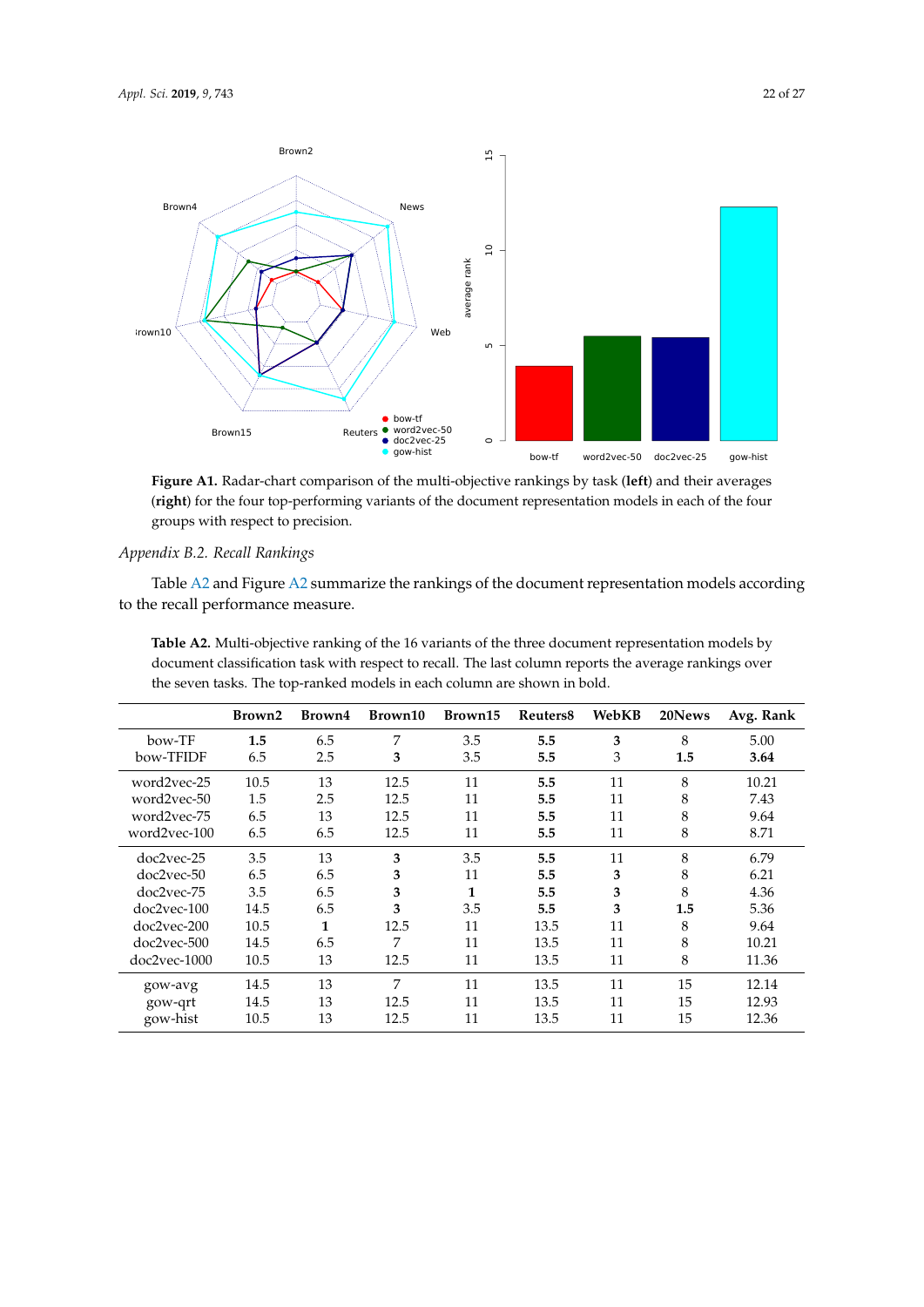<span id="page-22-12"></span>

**Figure A2.** Radar-chart comparison of the multi-objective rankings by task (**left**) and their averages (**right**) for the four top-performing variants of the document representation models in each of the four groups with respect to recall.

# **References**

- <span id="page-22-0"></span>1. Aggarwal, C.C.; Zhai, C. A Survey of Text Classification Algorithms. In *Mining Text Data*; Springer US: Boston, MA, USA, 2012; pp. 163–222. [\[CrossRef\]](http://dx.doi.org/10.1007/978-1-4614-3223-4_6)
- <span id="page-22-1"></span>2. Sebastiani, F. Machine Learning in Automated Text Categorization. *ACM Comput. Surv.* **2002**, *34*, 1–47. [\[CrossRef\]](http://dx.doi.org/10.1145/505282.505283)
- <span id="page-22-2"></span>3. Salton, G.; Buckley, C. Term-weighting approaches in automatic text retrieval. *Inf. Proc. Manag.* **1988**, *24*, 513–523. [\[CrossRef\]](http://dx.doi.org/10.1016/0306-4573(88)90021-0)
- <span id="page-22-3"></span>4. Kosala, R.; Blockeel, H. Web Mining Research: A Survey. *SIGKDD Explor. Newsl.* **2000**, *2*, 1–15. [\[CrossRef\]](http://dx.doi.org/10.1145/360402.360406)
- <span id="page-22-4"></span>5. Yang, Y.; Pedersen, J.O. A comparative study on feature selection in text categorization. In Proceedings of the Fourteenth International Conference on Machine Learning, Nashville, TN, USA, July 8–12 1997; pp. 412–420.
- <span id="page-22-5"></span>6. Mikolov, T.; Chen, K.; Corrado, G.; Dean, J. Efficient estimation of word representations in vector space. *arXiv* **2013**, arXiv:1301.3781
- <span id="page-22-6"></span>7. Le, Q.V.; Mikolov, T. Distributed Representations of Sentences and Documents. In Proceedings of the ICML'14 Proceedings of the 31st International Conference on International Conference on Machine Learning, Beijing, China, 21–26 June 2014; Volume 14, pp. 1188–1196.
- <span id="page-22-7"></span>8. Severyn, A.; Moschitti, A. Twitter Sentiment Analysis with Deep Convolutional Neural Networks. In Proceedings of the 38th International ACM SIGIR Conference on Research and Development in Information Retrieval, Santiago, Chile, 9–13 August 2015; ACM: New York, NY, USA, 2015; pp. 959–962. [\[CrossRef\]](http://dx.doi.org/10.1145/2766462.2767830)
- <span id="page-22-8"></span>9. Jawahar, G.; Manish, G.; Vasudeva, V. Doc2Sent2Vec: A Novel Two-Phase Approach for Learning Document Representation. In Proceedings of the SIGIR '16 39th International ACM SIGIR Conference on Research and Development in Information Retrieval, Pisa, Italy, 17–21 July 2016; ACM: New York, NY, USA, 2016; pp. 809–812. [\[CrossRef\]](http://dx.doi.org/10.1145/2911451.2914717)
- <span id="page-22-9"></span>10. Kim, D.; Seo, D.; Cho, S.; Kang, P. Multi-co-training for document classification using various document representations: TF-IDF, LDA, and Doc2Vec. *Inf. Sci.* **2019**, *477*, 15–29. [\[CrossRef\]](http://dx.doi.org/10.1016/j.ins.2018.10.006)
- <span id="page-22-10"></span>11. Hassan, S.; Mihalcea, R.; Banea, C. Random walk term weighting for improved text classification. *Int. J. Semant. Comput.* **2007**, *1*, 421–439. [\[CrossRef\]](http://dx.doi.org/10.1142/S1793351X07000263)
- <span id="page-22-11"></span>12. Blanco, R.; Lioma, C. Graph-based Term Weighting for Information Retrieval. *Inf. Retr.* **2012**, *15*, 54–92. [\[CrossRef\]](http://dx.doi.org/10.1007/s10791-011-9172-x)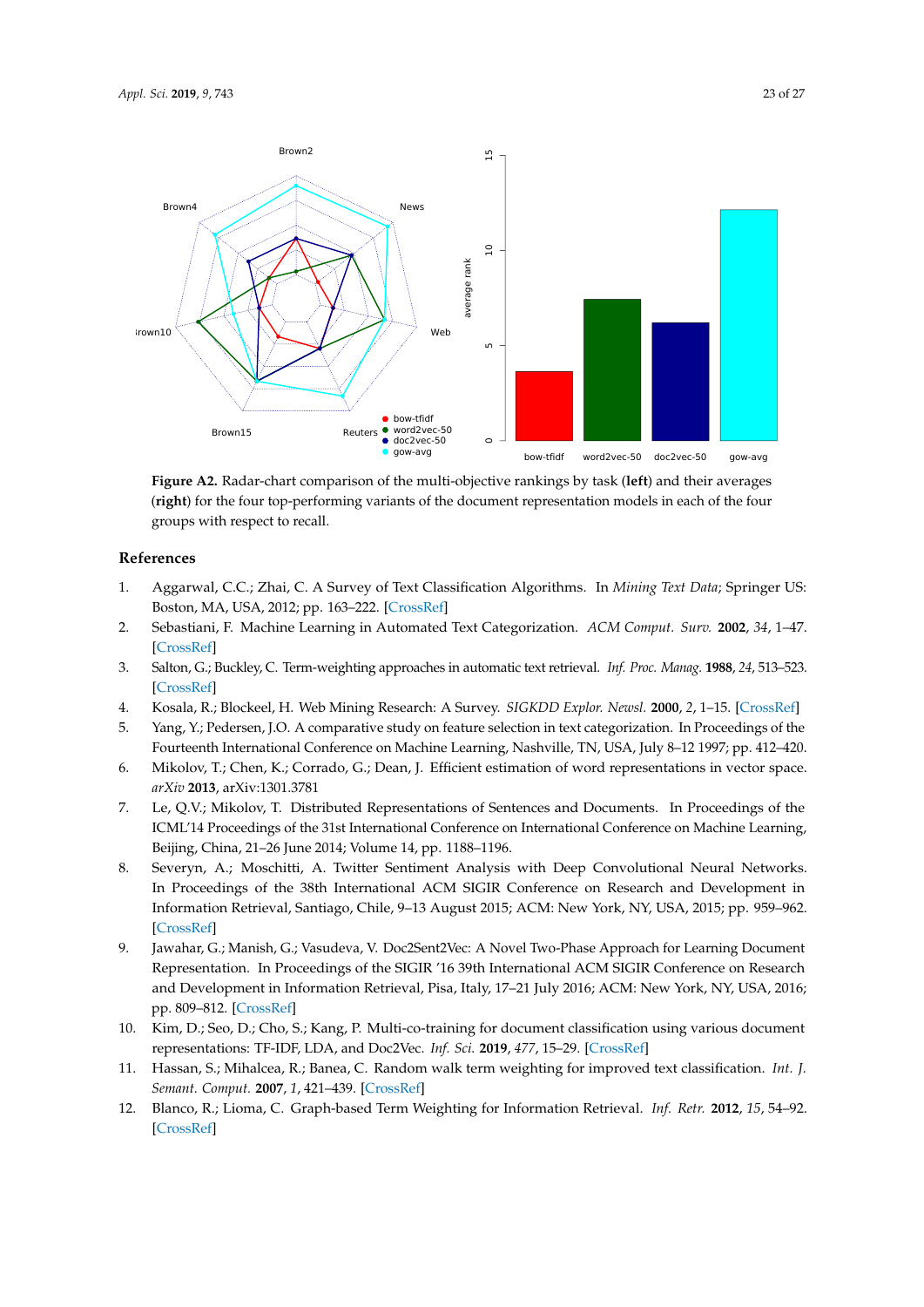- <span id="page-23-16"></span>13. Rossi, R.G.; de Paulo Faleiros, T.; de Andrade Lopes, A.; Rezende, S.O. Inductive Model Generation for Text Categorization Using a Bipartite Heterogeneous Network. In Proceedings of the 2012 IEEE 12th International Conference on Data Mining, Brussels, Belgium, 10–13 December 2012; pp. 1086–1091. [\[CrossRef\]](http://dx.doi.org/10.1109/ICDM.2012.130)
- <span id="page-23-15"></span>14. Rousseau, F.; Kiagias, E.; Vazirgiannis, M. Text categorization as a graph classification problem. In Proceedings of the ACL 53rd Annual Meeting of the Association for Computational Linguistics and the 7th International Joint Conference on Natural Language Processing, Beijing, China, 26–31 July 2015; Volume 15, p. 107.
- <span id="page-23-14"></span>15. Malliaros, F.D.; Skianis, K. Graph-based term weighting for text categorization. In Proceedings of the 2015 IEEE/ACM International Conference on Advances in Social Networks Analysis and Mining, Paris, France, 25–28 August 2015; pp. 1473–1479. [\[CrossRef\]](http://dx.doi.org/10.1145/2808797.2808872)
- <span id="page-23-0"></span>16. Papadakis, G.; Giannakopoulos, G.; Paliouras, G. Graph vs. bag representation models for the topic classification of web documents. *World Wide Web* **2016**, *19*, 887–920. [\[CrossRef\]](http://dx.doi.org/10.1007/s11280-015-0365-x)
- <span id="page-23-1"></span>17. Breiman, L. Random Forests. *Mach. Learn.* **2001**, *45*, 5–32. [\[CrossRef\]](http://dx.doi.org/10.1023/A:1010933404324)
- <span id="page-23-2"></span>18. Zhou, Z.H.; Feng, J. Deep forest: Towards an alternative to deep neural networks. *arXiv* **2017**, arXiv:1702.08835.
- <span id="page-23-3"></span>19. Francis, N.W.; Kucera, H. *The Brown Corpus: A Standard Corpus of Present-Day Edited American English*; Department of Linguistics, Brown University: Providence, RI, USA, 1979.
- <span id="page-23-17"></span>20. Lang, K. Newsweeder: Learning to filter netnews. In Proceedings of the 12th International Conference on Machine Learning, Tahoe City, CA, USA, 9–12 July 1995; pp. 331–339.
- 21. Craven, M.; DiPasquo, D.; Freitag, D.; McCallum, A.; Mitchell, T.; Nigam, K.; Slattery, S. Learning to Extract Symbolic Knowledge from the World Wide Web. In Proceedings of the Fifteenth National Conference on Artificial Intelligence (AAAI-98), Madison, WI, USA, 26–30 July 1998; The AAAI Press: Menlo Park, CA, USA, 1998.
- <span id="page-23-4"></span>22. Lewis, D.D.; Yang, Y.; Rose, T.G.; Li, F. Rcv1: A new benchmark collection for text categorization research. *J. Mach. Learn. Res.* **2004**, *5*, 361–397.
- <span id="page-23-5"></span>23. Howland, P.; Jeon, M.; Park, H. Structure preserving dimension reduction for clustered text data based on the generalized singular value decomposition. *SIAM J. Matrix Anal. Appl.* **2003**, *25*, 165–179. [\[CrossRef\]](http://dx.doi.org/10.1137/S0895479801393666)
- <span id="page-23-6"></span>24. Manning, C.D.; Raghavan, P.; Schütze, H. *Introduction to Information Retrieval*; Cambridge University Press: New York, NY, USA, 2008.
- <span id="page-23-7"></span>25. Zhang, X.; Zhao, J.; LeCun, Y. Character-level Convolutional Networks for Text Classification. In *Advances in Neural Information Processing Systems 28, Proceedings of the 28th International Conference on Neural Information Processing Systems (NIPS'15), Montreal, QC, Canada, 7–12 December 2015*; Cortes, C., Lawrence, N.D., Lee, D.D., Sugiyama, M., Garnett, R., Eds.; Curran Associates, Inc.: Red Hook, NY, USA, 2015; Volume 1, pp. 649–657.
- <span id="page-23-8"></span>26. Mikolov, T.; Yih, W.T.; Zweig, G. Linguistic Regularities in Continuous Space Word Representations. In Proceedings of the 2013 Conference of the North American Chapter of the Association for Computational Linguistics: Human Language Technologies, Atlanta, GA, USA, 9–14 June; Association for Computational Linguistics: Atlanta, GA, USA, 2013; pp. 746–751.
- <span id="page-23-9"></span>27. Bengio, Y.; Ducharme, R.; Vincent, P.; Jauvin, C. A neural probabilistic language model. *J. Mach. Learn. Res.* **2003**, *3*, 1137–1155.
- <span id="page-23-10"></span>28. Ren, Y.; Wang, R.; Ji, D. A topic-enhanced word embedding for Twitter sentiment classification. *Inf. Sci.* **2016**, *369*, 188–198. [\[CrossRef\]](http://dx.doi.org/10.1016/j.ins.2016.06.040)
- 29. Rexha, A.; Kröll, M.; Dragoni, M.; Kern, R. Polarity Classification for Target Phrases in Tweets: A Word2Vec Approach. In *The Semantic Web: ESWC 2016 Satellite Events*; Springer International Publishing: Cham, Switzerland, 2016; pp. 217–223. [\[CrossRef\]](http://dx.doi.org/10.1007/978-3-319-47602-5_40)
- <span id="page-23-11"></span>30. Liang, H.; Fothergill, R.; Baldwin, T. RoseMerry: A Baseline Message-level Sentiment Classification System. In Proceedings of the 9th International Workshop on Semantic Evaluation (SemEval 2015), Denver, CO, USA, 4–5 June 2015; Association for Computational Linguistics: Denver, CO, USA, 2015; pp. 551–555.
- <span id="page-23-12"></span>31. Bicalho, P.; Pita, M.; Pedrosa, G.; Lacerda, A.; Pappa, G.L. A general framework to expand short text for topic modeling. *Inf. Sci.* **2017**, *393*, 66–81. [\[CrossRef\]](http://dx.doi.org/10.1016/j.ins.2017.02.007)
- <span id="page-23-13"></span>32. Yoshikawa, Y.; Iwata, T.; Sawada, H. Latent Support Measure Machines for Bag-of-Words Data Classification. In *Advances in Neural Information Processing Systems 27*; Ghahramani, Z., Welling, M., Cortes, C., Lawrence, N.D., Weinberger, K.Q., Eds.; Curran Associates, Inc.: Red Hook, NY, USA, 2014; pp. 1961–1969.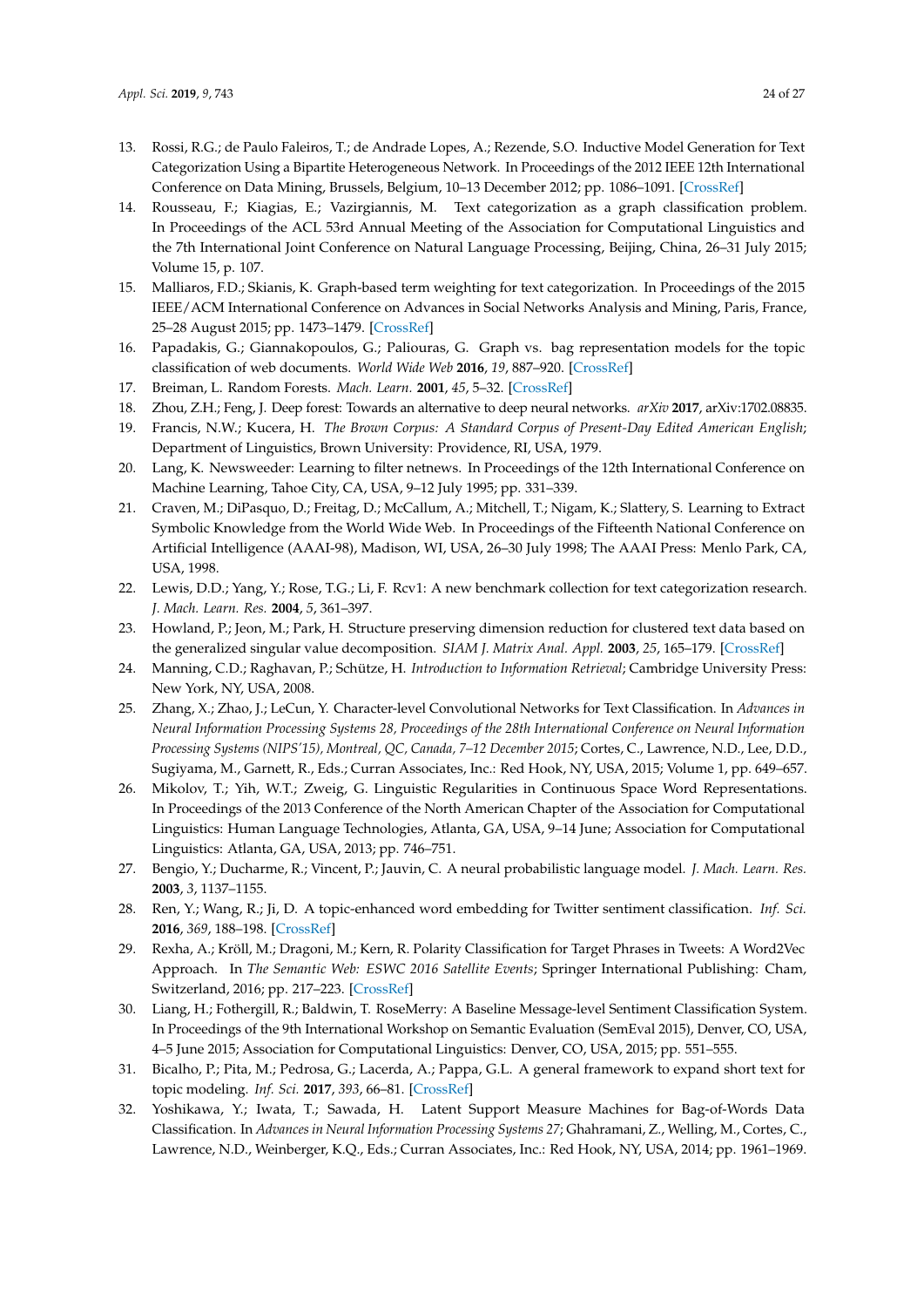- <span id="page-24-0"></span>33. Lilleberg, J.; Zhu, Y.; Zhang, Y. Support vector machines and Word2vec for text classification with semantic features. In Proceedings of the 2015 IEEE 14th International Conference on Cognitive Informatics Cognitive Computing, Beijing, China, 6–8 July 2015; pp. 136–140. [\[CrossRef\]](http://dx.doi.org/10.1109/ICCI-CC.2015.7259377)
- <span id="page-24-1"></span>34. Tang, B.; Cao, H.; Wang, X.; Chen, Q.; Xu, H. Evaluating word representation features in biomedical named entity recognition tasks. *BioMed Res. Int.* **2014**, *2014*, 1–6. [\[CrossRef\]](http://dx.doi.org/10.1155/2014/240403) [\[PubMed\]](http://www.ncbi.nlm.nih.gov/pubmed/24729964)
- <span id="page-24-2"></span>35. Zou, W.Y.; Socher, R.; Cer, D.M.; Manning, C.D. Bilingual Word Embeddings for Phrase-Based Machine Translation. In Proceedings of the 2013 Conference on Empirical Methods in Natural Language Processing (EMNLP), Seattle, WA, USA, 18–21 October 2013; pp. 1393–1398.
- <span id="page-24-3"></span>36. Freitas, A.; Barzegar, S.; Sales, J.E.; Handschuh, S.; Davis, B. Semantic Relatedness for All (Languages): A Comparative Analysis of Multilingual Semantic Relatedness Using Machine Translation. In Proceedings of the Knowledge Engineering and Knowledge Management: 20th International Conference, EKAW 2016, Bologna, Italy, 19–23 November 2016; Springer International Publishing: Cham, Switzerland, 2016; pp. 212–222. [\[CrossRef\]](http://dx.doi.org/10.1007/978-3-319-49004-5_14)
- <span id="page-24-4"></span>37. Mikolov, T.; Sutskever, I.; Chen, K.; Corrado, G.S.; Dean, J. Distributed Representations of Words and Phrases and their Compositionality. In *Advances in Neural Information Processing Systems 26*; Burges, C.J.C., Bottou, L., Welling, M., Ghahramani, Z., Weinberger, K.Q., Eds.; Curran Associates, Inc.: Red Hook, NY, USA, 2013; pp. 3111–3119.
- <span id="page-24-5"></span>38. Djuric, N.; Zhou, J.; Morris, R.; Grbovic, M.; Radosavljevic, V.; Bhamidipati, N. Hate Speech Detection with Comment Embeddings. In Proceedings of the 24th International Conference on World Wide Web, Florence, Italy, 18–22 May 2015; ACM: New York, NY, USA, 2015; pp. 29–30. [\[CrossRef\]](http://dx.doi.org/10.1145/2740908.2742760)
- <span id="page-24-6"></span>39. Sanguansat, P. Paragraph2Vec-based sentiment analysis on social media for business in Thailand. In Proceedings of the 2016 8th International Conference on Knowledge and Smart Technology (KST), Chiangmai, Thailand, 3–6 February 2016; pp. 175–178. [\[CrossRef\]](http://dx.doi.org/10.1109/KST.2016.7440526)
- <span id="page-24-7"></span>40. Campr, M.; Ježek, K. Comparing Semantic Models for Evaluating Automatic Document Summarization. In Proceedings of the Text, Speech, and Dialogue: 18th International Conference, TSD 2015, Pilsen, Czech Republic, 14–17 September 2015; Springer International Publishing: Cham, Switzerland, 2015; pp. 252–260. [\[CrossRef\]](http://dx.doi.org/10.1007/978-3-319-24033-6_29)
- <span id="page-24-8"></span>41. Belinkov, Y.; Mohtarami, M.; Cyphers, S.; Glass, J. VectorSLU: A Continuous Word Vector Approach to Answer Selection in Community Question Answering Systems. In Proceedings of the 9th International Workshop on Semantic Evaluation (SemEval 2015), Denver, CO, USA, 4–5 June 2015; Association for Computational Linguistics: Denver, CO, USA, 2015; pp. 282–287.
- <span id="page-24-9"></span>42. Jiang, S.; Lewris, J.; Voltmer, M.; Wang, H. Integrating rich document representations for text classification. In Proceedings of the 2016 IEEE Systems and Information Engineering Design Symposium (SIEDS), Charlottesville, VA, USA, 29 April 2016; pp. 303–308. [\[CrossRef\]](http://dx.doi.org/10.1109/SIEDS.2016.7489319)
- <span id="page-24-10"></span>43. Ren, F.; Deng, J. Background Knowledge Based Multi-Stream Neural Network for Text Classification. *Appl. Sci.* **2018**, *8*, 2472. [\[CrossRef\]](http://dx.doi.org/10.3390/app8122472)
- <span id="page-24-11"></span>44. Zheng, J.; Cai, F.; Shao, T.; Chen, H. Self-Interaction Attention Mechanism-Based Text Representation for Document Classification. *Appl. Sci.* **2018**, *8*, 613. [\[CrossRef\]](http://dx.doi.org/10.3390/app8040613)
- <span id="page-24-12"></span>45. Cong, J.; Liu, H. Approaching human language with complex networks. *Phys. Life Rev.* **2014**, *11*, 598–618. [\[CrossRef\]](http://dx.doi.org/10.1016/j.plrev.2014.04.004)
- <span id="page-24-13"></span>46. Martinčić-Ipšić, S.; Margan, D.; Meštrović, A. Multilayer network of language: A unified framework for structural analysis of linguistic subsystems. *Phys. A Stat. Mech. Its Appl.* **2016**, *457*, 117–128. [\[CrossRef\]](http://dx.doi.org/10.1016/j.physa.2016.03.082)
- <span id="page-24-14"></span>47. Antiqueira, L.; Oliveira, O.N., Jr.; da Fontoura Costa, L.; Nunes, M.D.G.V. A complex network approach to text summarization. *Inf. Sci.* **2009**, *179*, 584–599. [\[CrossRef\]](http://dx.doi.org/10.1016/j.ins.2008.10.032)
- <span id="page-24-15"></span>48. Beliga, S.; Meštrović, A.; Martinčić-Ipšić, S. An overview of graph-based keyword extraction methods and approaches. *J. Inf. Organ. Sci.* **2015**, *39*, 1–20.
- <span id="page-24-16"></span>49. Beliga, S.; Meštrović, A.; Martinčić-Ipšić, S. Selectivity-Based Keyword Extraction Method. Int. J. Semant. *Web Inf. Syst.* **2016**, *12*, 1–26. [\[CrossRef\]](http://dx.doi.org/10.4018/IJSWIS.2016070101)
- <span id="page-24-17"></span>50. Grabska-Gradzińska, I.; Kulig, A.; Kwapień, J.; Drozdż, S. Complex network analysis of literary and scientific texts. *Int. J. Mod. Phys. C* **2012**, *23*, 1250051. [\[CrossRef\]](http://dx.doi.org/10.1142/S0129183112500519)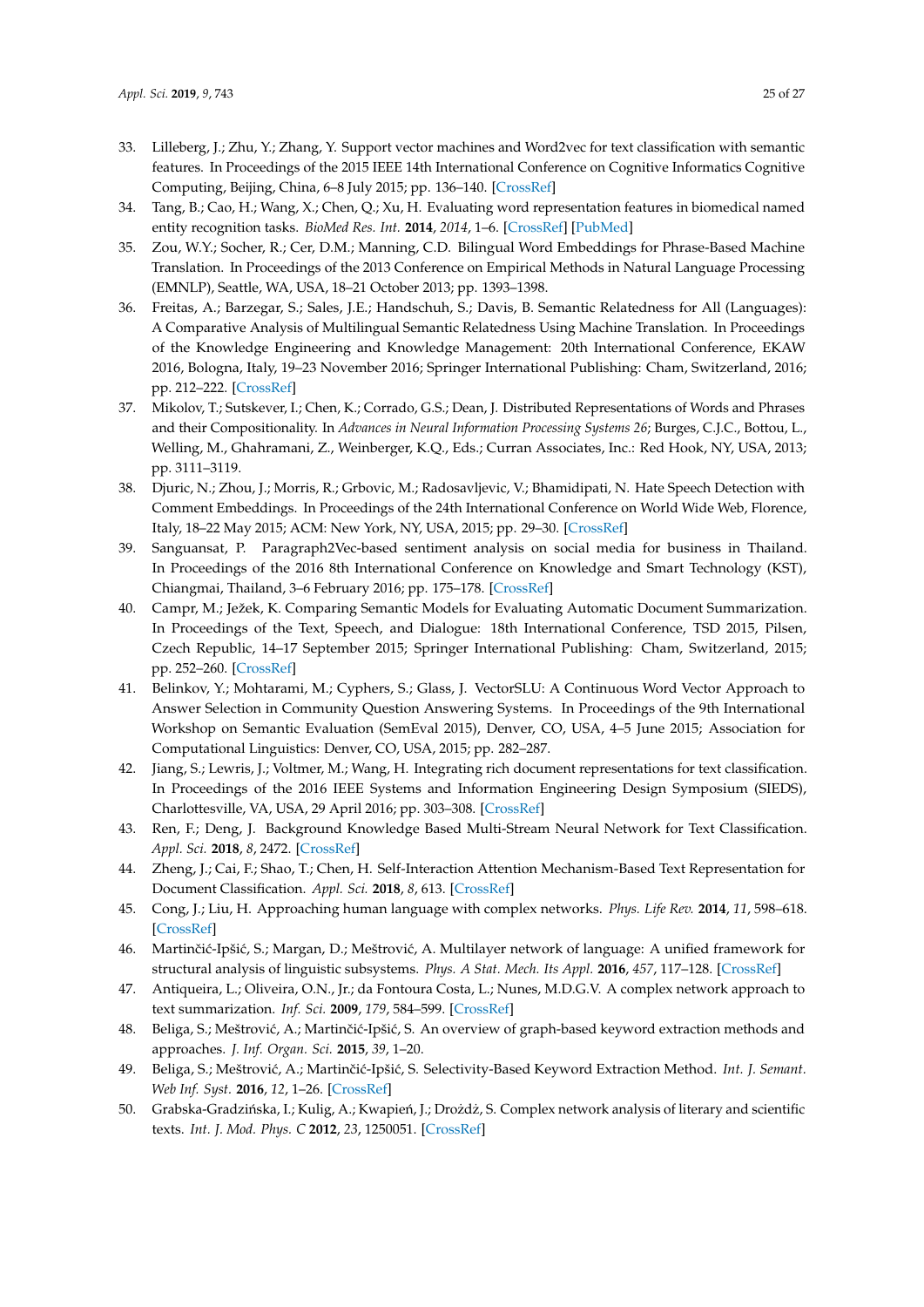- <span id="page-25-0"></span>51. Martinčić-Ipšić, S.; Miličić, T.; Meštrović, A. Text Type Differentiation Based on the Structural Properties of Language Networks. In Proceedings of the Information and Software Technologies: 22nd International Conference, ICIST 2016, Druskininkai, Lithuania, 13–15 October 2016; Springer International Publishing: Cham, Switzerland, 2016; pp. 536–548. [\[CrossRef\]](http://dx.doi.org/10.1007/978-3-319-46254-7_43)
- <span id="page-25-1"></span>52. Jiang, C.; Coenen, F.; Sanderson, R.; Zito, M. Text classification using graph mining-based feature extraction. *Knowl.-Based Syst.* **2010**, *23*, 302–308. [\[CrossRef\]](http://dx.doi.org/10.1016/j.knosys.2009.11.010)
- <span id="page-25-2"></span>53. Rossi, R.G.; de Andrade Lopes, A.; Rezende, S.O. Optimization and label propagation in bipartite heterogeneous networks to improve transductive classification of texts. *Inf. Process. Manag.* **2016**, *52*, 217–257. [\[CrossRef\]](http://dx.doi.org/10.1016/j.ipm.2015.07.004)
- <span id="page-25-3"></span>54. Ho, T.K. The random subspace method for constructing decision forests. *IEEE Trans. Pattern Anal. Mach. Intell.* **1998**, *20*, 832–844. [\[CrossRef\]](http://dx.doi.org/10.1109/34.709601)
- <span id="page-25-4"></span>55. Bosch, A.; Zisserman, A.; Munoz, X. Image classification using random forests and ferns. In Proceedings of the IEEE 11th International Conference on Computer Vision, Rio de Janeiro, Brazil, 14–21 October 2007; pp. 1–8.
- 56. Ellis, K.; Kerr, J.; Godbole, S.; Lanckriet, G.; Wing, D.; Marshall, S. A random forest classifier for the prediction of energy expenditure and type of physical activity from wrist and hip accelerometers. *Physiol. Meas.* **2014**, *35*, 2191. [\[CrossRef\]](http://dx.doi.org/10.1088/0967-3334/35/11/2191)
- <span id="page-25-5"></span>57. Onan, A.; Korukoğlu, S.; Bulut, H. Ensemble of keyword extraction methods and classifiers in text classification. *Expert Syst. Appl.* **2016**, *57*, 232–247. [\[CrossRef\]](http://dx.doi.org/10.1016/j.eswa.2016.03.045)
- <span id="page-25-6"></span>58. Goodfellow, I.; Bengio, Y.; Courville, A.; Bengio, Y. *Deep Learning*; MIT Press: Cambridge, UK, 2016; Volume 1.
- <span id="page-25-7"></span>59. Hastie, T.; Tibshirani, R.; Friedman, J.H. *The Elements of Statistical Learning: Data Mining, Inference, and Prediction*, 2nd ed.; Springer: New York, NY, USA, 2009.
- <span id="page-25-8"></span>60. Chawla, N.V. Data mining for imbalanced datasets: An overview. In *Data Mining and Knowledge Discovery Handbook*; Springer: Boston, MA, USA, 2009; pp. 875–886.
- <span id="page-25-9"></span>61. Fawcett, T. An introduction to ROC analysis. *Pattern Recognit. Lett.* **2006**, *27*, 861–874. [\[CrossRef\]](http://dx.doi.org/10.1016/j.patrec.2005.10.010)
- <span id="page-25-10"></span>62. Yang, Y. An Evaluation of Statistical Approaches to Text Categorization. *Inf. Retr.* **1999**, *1*, 69–90. [\[CrossRef\]](http://dx.doi.org/10.1023/A:1009982220290)
- <span id="page-25-11"></span>63. Uysal, A.K. An improved global feature selection scheme for text classification. *Expert Syst. Appl.* **2016**, *43*, 82–92. [\[CrossRef\]](http://dx.doi.org/10.1016/j.eswa.2015.08.050)
- <span id="page-25-12"></span>64. Bird, S.; Klein, E.; Loper, E. *Natural Language Processing with Python*; O'Reilly Media, Inc.: Sebastopol, CA, USA, 2009.
- <span id="page-25-13"></span>65. Buitinck, L.; Louppe, G.; Blondel, M.; Pedregosa, F.; Mueller, A.; Grisel, O.; Niculae, V.; Prettenhofer, P.; Gramfort, A.; Grobler, J.; et al. API design for machine learning software: Experiences from the scikit-learn project. In Proceedings of the ECML PKDD Workshop: Languages for Data Mining and Machine Learning, Prague, Czech Republic, 23–27 September 2013; pp. 108–122.
- <span id="page-25-14"></span>66. Porter, M.F. An algorithm for suffix stripping. *Program* **1980**, *14*, 130–137. [\[CrossRef\]](http://dx.doi.org/10.1108/eb046814)
- <span id="page-25-15"></span>67. Lee, J.; Yi, J.S. Predicting Project's Uncertainty Risk in the Bidding Process by Integrating Unstructured Text Data and Structured Numerical Data Using Text Mining. *Appl. Sci.* **2017**, *7*, 1141. [\[CrossRef\]](http://dx.doi.org/10.3390/app7111141)
- <span id="page-25-16"></span>68. Řehůřek, R.; Sojka, P. Software Framework for Topic Modelling with Large Corpora. In Proceedings of the *LREC 2010 Workshop on New Challenges for NLP Frameworks*; ELRA: Valletta, Malta, 2010; pp. 45–50.
- <span id="page-25-17"></span>69. Schult, D.A.; Swart, P.J. Exploring network structure, dynamics, and function using NetworkX. In Proceedings of the 7th Python in Science Conferences (SciPy 2008), Pasadena, CA, USA, 19–24 August 2008; Volume 2008, pp. 11–16.
- <span id="page-25-18"></span>70. Kuhn, M. *Caret: Classification and Regression Training*; R Package Version 5.15-044; Astrophysics Source Code Library: College Park, MD, USA, 2015.
- <span id="page-25-19"></span>71. James, G.; Witten, D.; Hastie, T.; Tibshirani, R. *An Introduction to Statistical Learning: With Applications in R*; Springer Publishing Company, Inc.: New York, NY, USA, 2014.
- <span id="page-25-20"></span>72. Liaw, A.; Wiener, M. Classification and Regression by randomForest. *R News* **2002**, *2*, 18–22.
- <span id="page-25-21"></span>73. Demšar, J. Statistical Comparisons of Classifiers over Multiple Data Sets. *J. Mach. Learn. Res.* **2006**, *7*, 1–30.
- <span id="page-25-22"></span>74. Kuzmanovski, V.; Todorovski, L.; Džeroski, S. Extensive evaluation of the generalized relevance network approach to inferring gene regulatory networks. *GigaScience* **2018**, *7*, giy118. [\[CrossRef\]](http://dx.doi.org/10.1093/gigascience/giy118) [\[PubMed\]](http://www.ncbi.nlm.nih.gov/pubmed/30239704)
- <span id="page-25-23"></span>75. Cox, T.F.; Cox, M. *Multidimensional Scaling*, 2nd ed.; Chapman and Hall, CRC Press: Boca Raton, FL, USA, 2000.